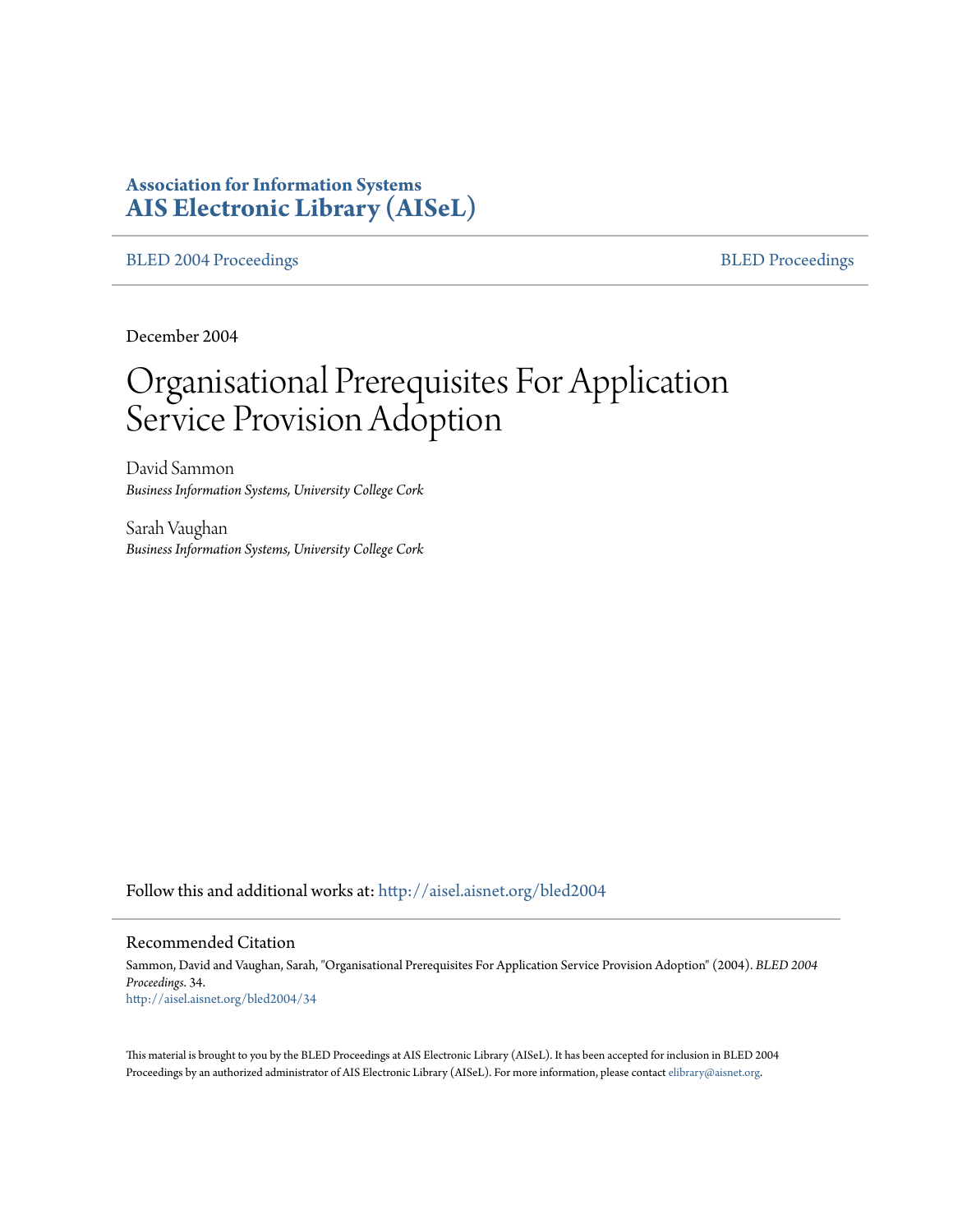## **17th Bled eCommerce Conference**

#### **eGlobal**

Bled, Slovenia, June 21 - 24, 2004

# **Organisational Prerequisites For Application Service Provision Adoption**

#### **David Sammon, Sarah Vaughan**

Business Information Systems, University College Cork, Ireland dsammon@afis.ucc.ie

#### **Abstract**

*The term Application Service Provision (ASP) emerged in 1998 and since then the ASP Model has experienced varying degrees of adoption success by organizations. This paper presents the results of a study of four organizations that have adopted the ASP Model. Collectively, these organizations have experienced many problems and solutions in relation to ASP adoption and these experiences are captured in a set of organizational prerequisites. The researchers believe that these prerequisites could potentially be used by organizations to internally assess and identify issues that require attention prior to ASP adoption.* 

## **1 Introduction**

IS/IT outsourcing is neither a new phenomenon, nor is it homogeneous (Loh and Venkatraman, 1991). The outsourcing of IS/IT has been an important topic in the literature since the early 1990's. The earliest academic writing on IS/IT outsourcing is generally credited to an article by Dearden (1987), which appeared in a special edition of the Sloan Management Review. The topic of IS/IT outsourcing then lay dormant in terms of academic literature publication for some time, although a review of literature carried out by Loh and Venkatraman (1992a, 1992b) identified that in the late 1980's it was actively being discussed in the trade press (Rousse, 2002). The rapid growth of IS/IT outsourcing to an estimated global market share of US\$99 billion in 1998 and US\$120 billion in 2002 with an annual growth rate of 16% in the 1997-2002 period (Walker, 1996; Willcocks and Lacity, 2000) has ensured that it attains extensive, on-going, worldwide business attention (Willcocks *et al*., 1999).

New entrants in the outsourcing market, offering new types of arrangements, blur the lines between traditional outsourcing companies, Internet Service Providers and software vendors (Aubert and Rivard, 2000). New computing technologies such as the advent of the Internet, new business models, profound changes in global economies, and most importantly, new business and market realities have created powerful drivers and potent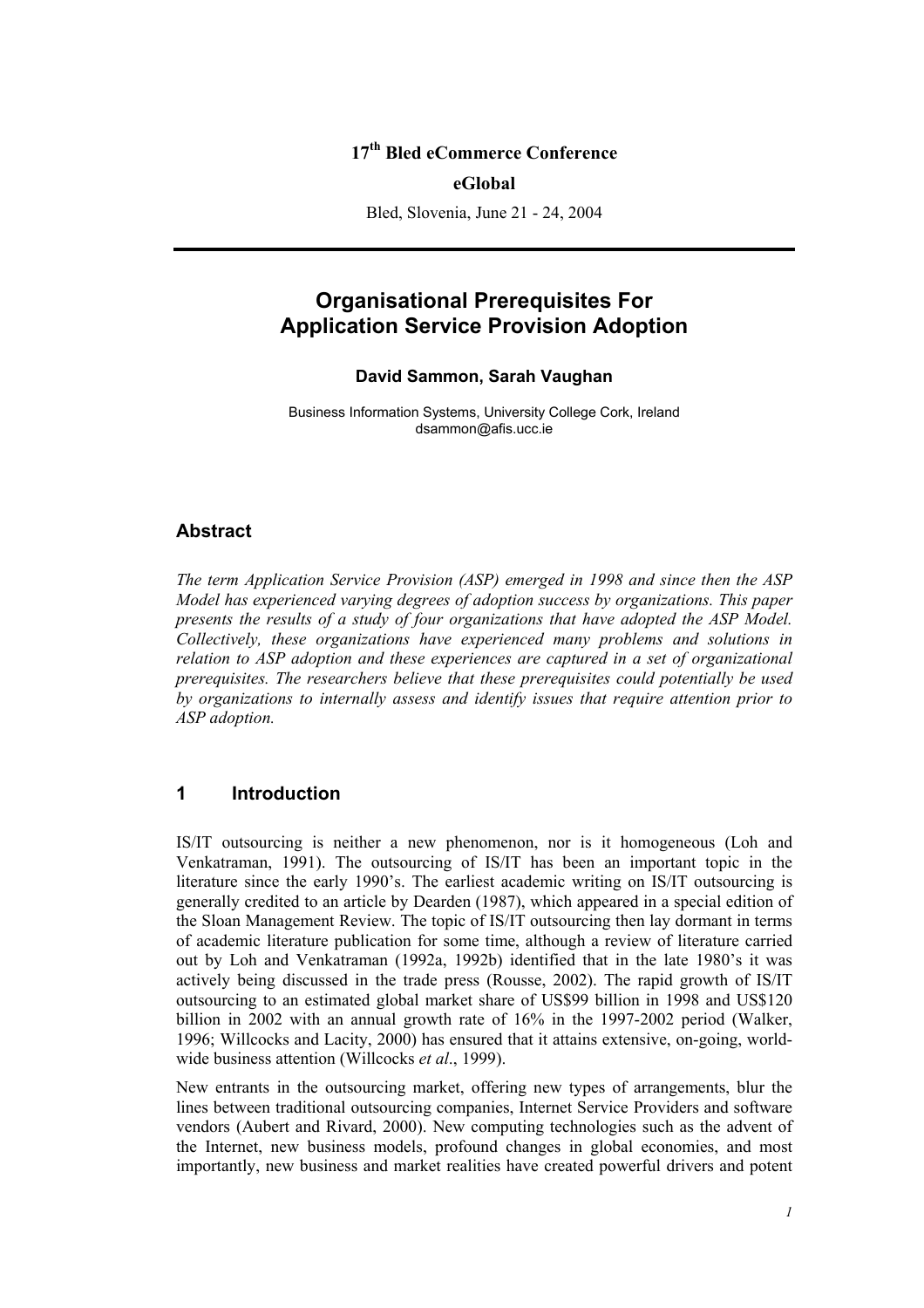enablers for this renaissance of outsourcing (Factor, 2002). The rapid changes in technological base and the increasingly competitive environment have caused a shift in focus of IS/IT outsourcing strategies from technology to information utilisation and management (Grover and Teng, 1995). It can be argued that this trend has certainly influenced the emergence and increased utilisation of service providers as a way of outsourcing.

## *1.1 Positioning The Emergence Of ASP*

There are various kinds of outsourcing arrangements, which reflects the broad range and depth of services being outsourced. According to Loh and Venkatraman (1991) these arrangements can cater for low internalisation of 'Human Resources' and 'Technological Resources' (complete outsourcing) to high (complete in-house operations). The transition from 'traditional' IS/IT outsourcing and other 'legacy forms' of outsourcing to the service providers is evolutionary (Factor, 2002). A collection of service providers exists, and each service provider is classified under a different name of xSP, where "x" denotes any type of a service provider for example ISP stands for Internet Service Provider and provides network access and application services; SSP stands for Storage Service Provider which provides data storage and backup services. The traditional IS/IT outsourcing arrangement is based on a one to one relationship between the service provider and the customer. Services have begun to exploit the rapid development of the Internet by using it as a source for software distribution based on a model that promotes a *'one service provider to many customers'* outsourcing relationship (Tebboune *et al.*  2002). Against this background, the Application Service Provision concept was born in 1998, and since then, multiple variations of the fundamental 'one-to-many' ASP relationship structure that exists between the service provider and the client (adopting organisation) have emerged. For example, as suggested by Sammon *et al.* (2003), there are two generations of the ASP Model in existence. The first generation traditionally uses third generation software from ISVs, whose software was not initially designed for the Internet, whereas the second generation have organically developed proprietary software specific to the Internet, encapsulating a hosted services methodology, and it is this newly emerging second generation ASP model that appears to be gaining substantial customer momentum.

The understanding of the ASP acronym is not uniform and different definitions exist, however, the concept of ASP proposes a set of common characteristics (Currie, 2003; Sammon *et al.*, 2003) such as (1) a sub-set of the wider e-commerce domain - employs the Internet as a low cost delivery mechanism, (2) web-enabled software applications/software-as-a-service, (3) pay-as-you-go (subscription-based) pricing model, (4) 24x7 access and support, (5) remote hosting/centrally managed facility, and (6) one or more vendors. Furthermore, various forms of ASP Application Model exist, such as, Messaging ASP, Business Process ASP, ERP/CRM ASP, and E-Commerce ASP, where each classification differs in terms of services and applications provided (Sammon *et al*., 2003).

# **2 Factors Affecting ASP Adoption**

Available literature is divided regarding the relationship between ASP and traditional IS/IT outsourcing. It is argued that while ASP is an electronic outsourcing solution, there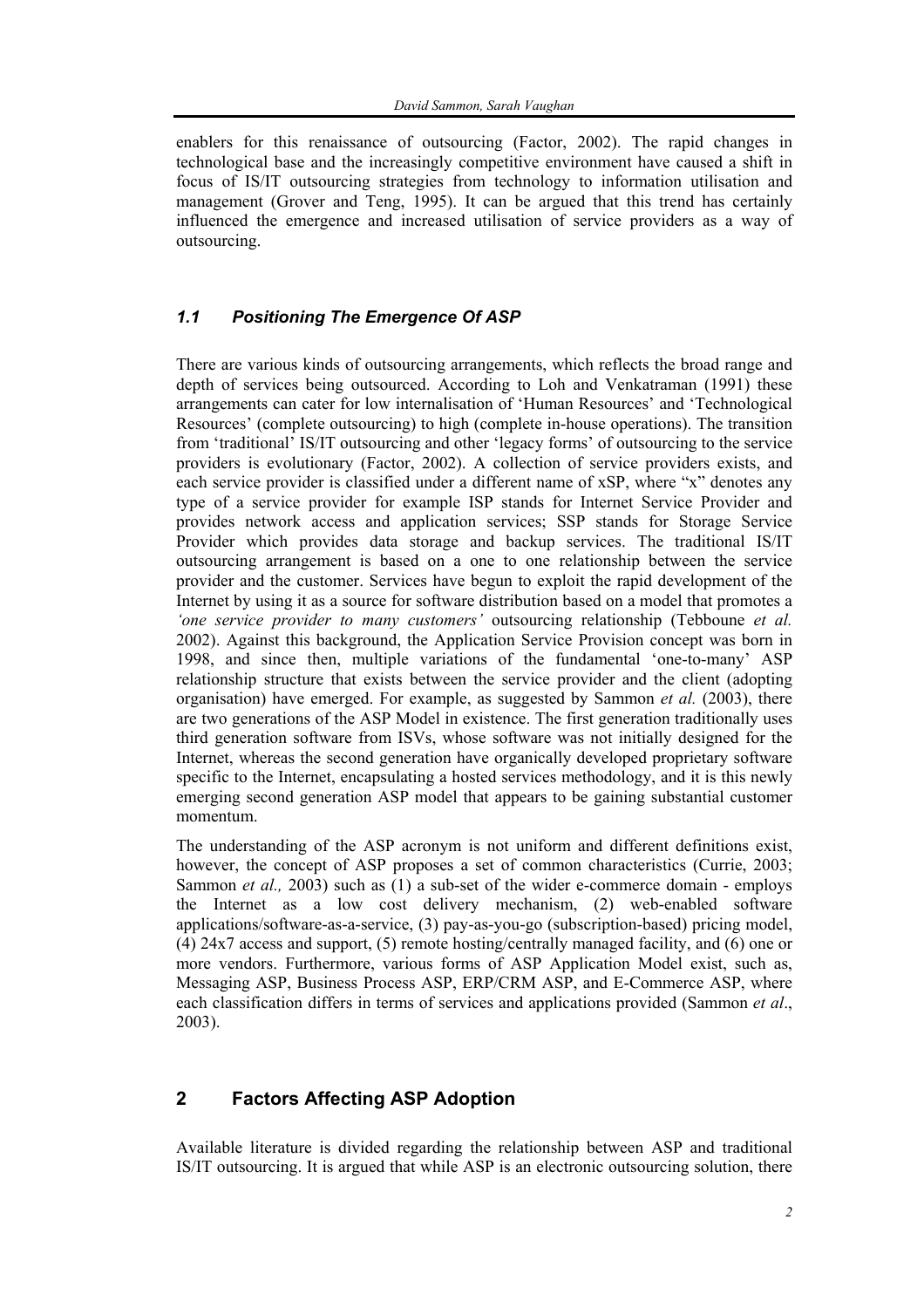are in fact many similarities, with more traditional IS/IT outsourcing practices (Kern *et al*., 2002a; MetaGroup, 1999). However, some believe ASP is just the facilities management and service bureau of the past (Tebbourne *et al*., 2002). If one accepts that ASP is a derivative of traditional IS/IT outsourcing then it can be analysed in the context of IS/IT outsourcing (MetaGroup, 1999), however, limiting ASP adoption criteria to only include IS/IT costs can undermine the value-added services and business understanding offered through ASP (IDC, 2000). Furthermore, Patnayakuni and Seth (2001) state that ASP is fundamentally different from IS/IT outsourcing, with some of the major differences centred around application delivery, the nature of the relationship and customisation.

Many of the conventional problems with conventional IS/IT outsourcing do not disappear with ASP outsourcing (Patnayakuni and Seth, 2001). Patnayakuni and Seth (2001) proposed a research model that considers some of the factors that influence the adoption of ASP. Patnayakuni and Seth (2001) apply theories that are relevant to IS/IT outsourcing and suggest the implications of these theories for ASP. The prominent issues are categorized into: '*Organization*, *Application*, *Industry* and *ASP*' characteristics. The limitation of this research model is that it was never empirically tested and needs to be refined further (Patnayakuni and Seth, 2001). Therefore, we propose that the Patnayakuni and Seth (2001) understanding of *ASP* characteristics maybe refined and referred to as *Vendor* and *Contract* Characteristics. *Vendor* characteristics are deemed important for ASP by Kakabadase *et al*. (2001); Susarla *et al*., (2001); Thomsen (2001); Jayatilaka *et al*., (2002), and Currie (2003), and *Contract* characteristics are deemed critical by Thomsen (2001), Kern *et al*., (2002a, b), Seltsikas and Currie (2002), and Currie (2003), but were omitted by Patnayakuni and Seth (2001). As a result, five characteristics are highlighted in this research study as critical issues, which affect the adoption of ASP. These are: *Organisational*, *Industrial*, *Vendor*, *Application* and *Contract* Characteristics.

Each characteristic is defined and explained, and forms the foundation of the research model, as illustrated in Table 2. The characteristics have certain associated critical issues, which have been documented and refined from other advocates proposed models (Patnayakuni and Seth, 2001; Thomsen, 2001; Currie, 2003); previous causes of documented failures (Sabharwal and Moore, 2000; Tao, 2000) and factors highlighted as critical to the successful adoption of ASP (ITAA, 2000; Chen and Gant, 2001; Kakabadse *et al*., 2001; Susarla *et al*., 2001; Jayatilaka *et al*., 2002; Kern *et al*., 2002a, 2002b; Seltsikas and Currie, 2002; Peterson and Fairchild, 2003; Sammon *et al*., 2003).

# **3 Research Approach**

As a result of the recent emergence of ASP to the area of IS, comprehensive and in-depth research has not yet been undertaken (Sammon *et al*., 2003). According to Susarla *et al*. (2003) "in spite of the promise and potential of improving the way organizations develop, operate and maintain information technology (IT) applications, application service providers (ASPs) have fared poorly in terms of attracting a large client base. Anecdotal evidence in the business press points to limited satisfaction among users of ASP." The objective of this study is to "generate a set of organizational prerequisites for the adoption of Application Service Provision". To satisfy this research objective, research questions were formulated to determine how and why certain critical issues affected ASP adoption. Specifically, these issues relate to a technical dimension (Vendor, Application, and Contract characteristics) and a non-technical dimension (Organizational, and Industrial characteristics), as illustrated in Table 2. As a result, the findings of this study provide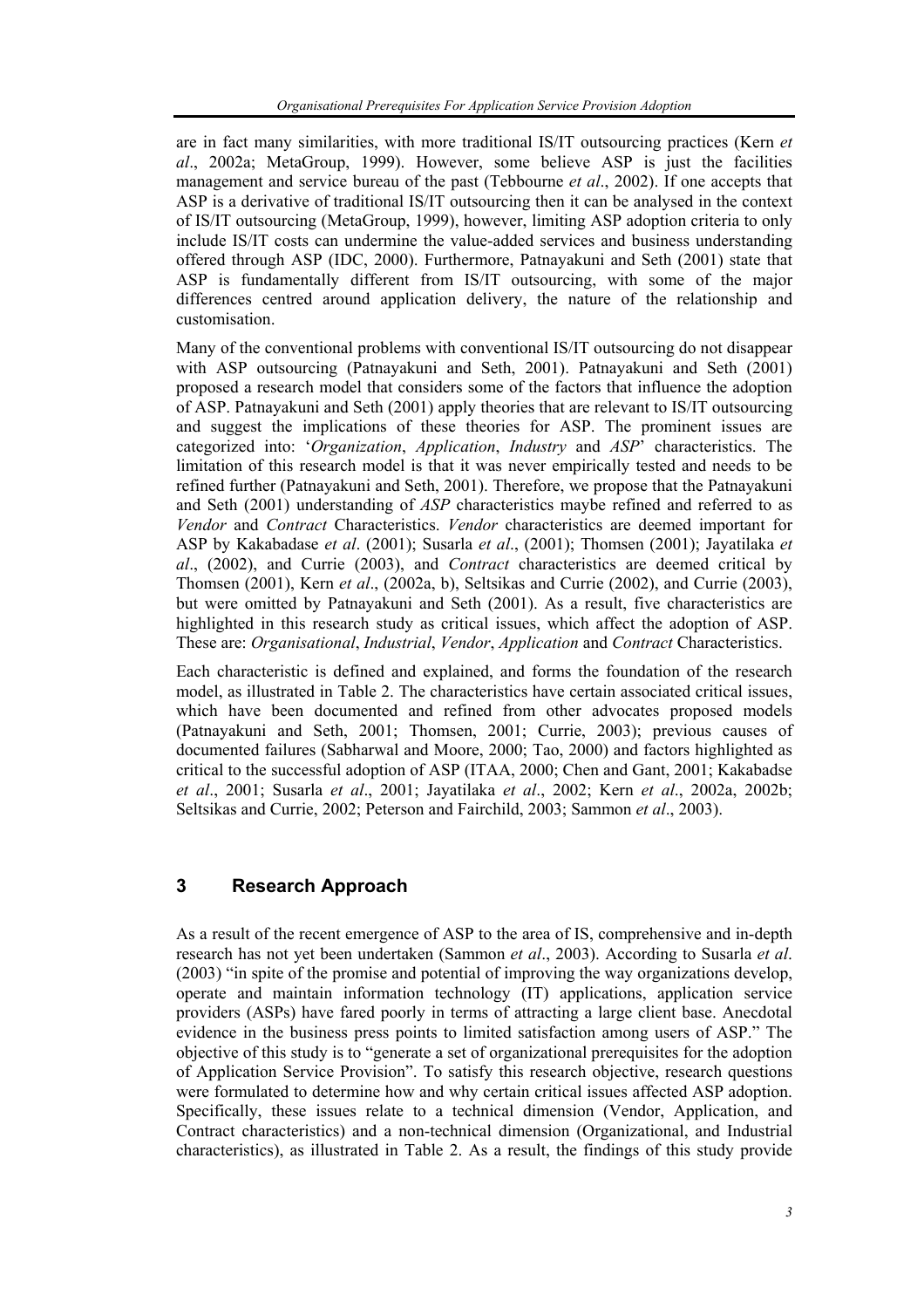decision makers, responsible for ASP adoption, with an ability to internally assess the suitability of their organization for such an initiative.

Due to the exploratory nature of the study, a multiple case study research design was chosen. The rationale used was that the ASP Model is a completely new way of delivering and implementing software applications to organisations and experienced users of the ASP Model would have the implementation experience necessary to be able to explain the issues that they consider critical to the successful adoption of an ASP Application Model. The comparison of these issues across different organisations would lead to the foundation of an organizational prerequisites model for ASP adoption. The case study approach is considered appropriate as it allows the researchers to probe the relationship between adoption variables and implementation in more depth than other research methods. The four organisations studied were purposefully chosen to provide a breadth of implementation experience. However, the biggest problem experienced by the researchers was selecting organisations who had adopted an ASP Application Model, due in no small part to the fact that the ASP market is in its infancy. For example, the rate of adoption of the ASP Model by Irish indigenous and multi-national subsidiary organisations is extremely low. Although these organisations represent a minority of industrial sectors, (an issue which is currently being addressed by further studies), the researchers believe that the collective experiences of the adopting organisations is sufficient ground to lay the foundations for the proposed organizational prerequisites model for ASP adoption.

The primary data collection methods used for the study were semi-structured interviews, with key decision makers (regarding the ASP Application Model adoption), and document analysis. The decision makers were interviewed over a six-month period in 2003. Each interview was semi-structured to facilitate an examination of the organisations experiences in relation to the issues identified, as well as a consideration of other aspects of the organisations ASP initiative.

# **4 Cases Of ASP Adoption**

This section introduces the four organizations that have adopted an ASP Application Model. Each organization is introduced, giving a brief description of their characteristics within the industry in which they compete. Their individual reasons for adopting an ASP Application Model are also outlined. Table 1 describes the characteristics of the four organizations (ASP users) that have been studied. The case descriptions are structured along four dimensions (ASP Services, Industry, Total Staff, and Main Adoption Drivers) to provide an insight into the similarities and differences between the cases.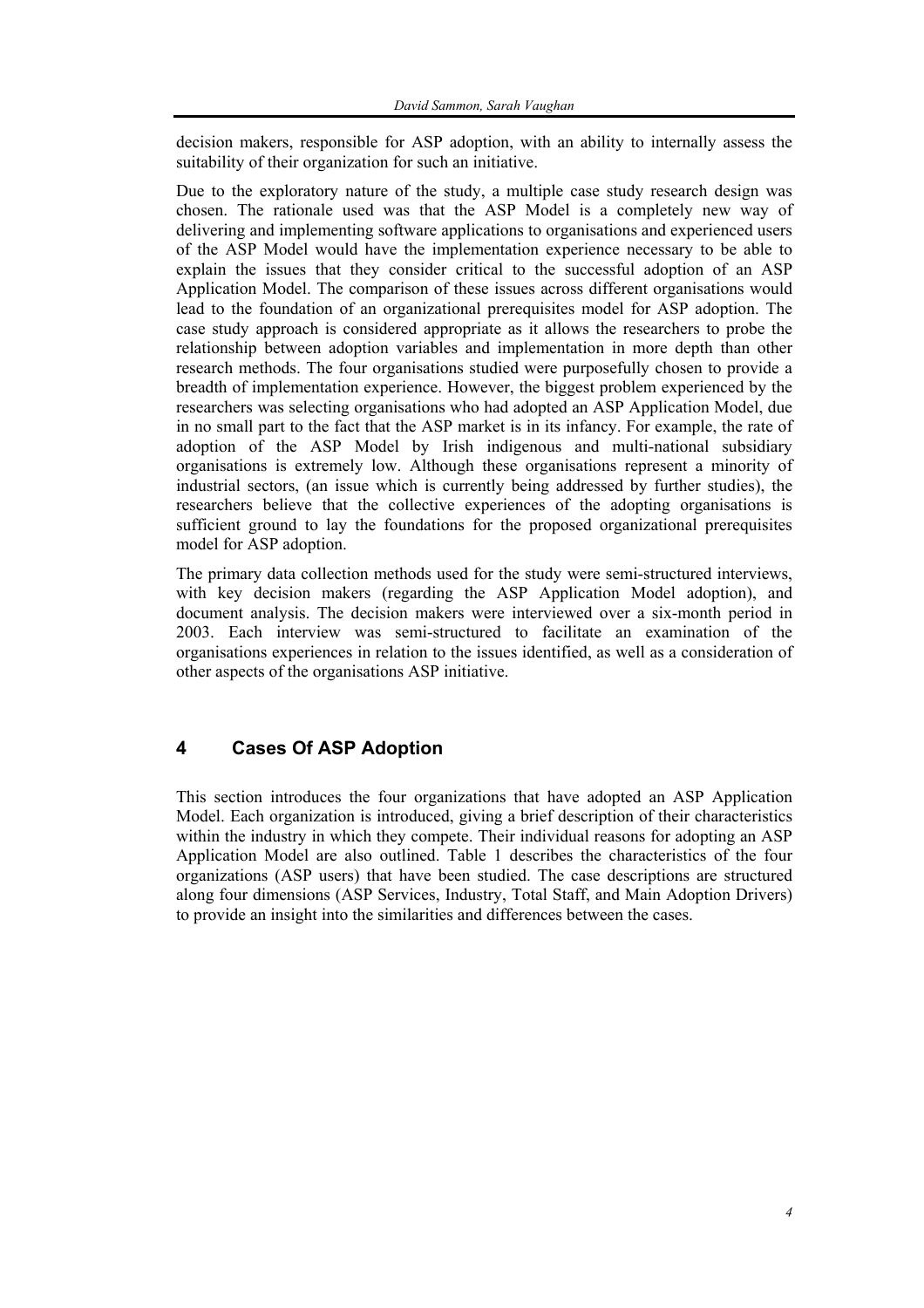| <b>Dimensions</b><br>Company<br>Name | <b>ASP Services</b>                           | Industry    | <b>Total Staff</b>                                   | <b>Main Adoption Drivers</b>                                                                                    |
|--------------------------------------|-----------------------------------------------|-------------|------------------------------------------------------|-----------------------------------------------------------------------------------------------------------------|
| Pigsback.com                         | <b>Content Services:</b><br>Web-Site Hosting  | Marketing   | 2 sites<br>Management: 6<br>IS/IT: 4<br>Business: 15 | Lack of Resources<br>Lack of Time<br>Market 'Hype'                                                              |
| Buzzgolf.com                         | Transactional:<br>B <sub>2</sub> B e-commerce | Golf        | 1 site<br>Management: 3<br>IS/IT: 3<br>Business: 3   | Access to Best of Breed<br>Technologies<br>Scalability of Services<br>Minimise Total Cost of<br>Ownership (TCO) |
| Guinness<br>Webstore                 | <b>Content Services:</b><br>Web-Site Hosting  | Merchandise | 1 site<br>Management: 4<br>IS/IT: 3<br>Business: 7   | Ensure 100% Availability<br>Provide External Hosting and<br><b>Technical Support</b><br>Lack of IS/IT Personnel |
| <b>Beacon Travel</b>                 | Enterprise<br>Automation:<br>ERP, SCM, CRM    | Travel      | 7 sites<br>Management: 1<br>IS/IT: 0<br>Business: 60 | Shortage of IS/IT Staff<br>Scalability of Services<br>Increase Focus on Core<br>Competencies                    |

|  |  |  |  |  | <b>Table 1:</b> ASP Client Characteristics |
|--|--|--|--|--|--------------------------------------------|
|--|--|--|--|--|--------------------------------------------|

#### *4.1 Pigsback.com*

Launched in July 2000 under the trading name of Empathy Marketing, Pigsback.com is Ireland's first personalised offers and rewards website. According to their business goal:

Pigsback aims to bring consumers and brands together for mutual reward (www.pigsback.com)

Pigsback enables its 170,000 members to download money-off vouchers from a range of brands and access special deals. Users accumulate "PiggyPoints" from availing of offers, or shopping online, at the site's store. The company has built a strong management team and currently employs 25 people in offices in Dublin and Belfast. The company models itself on having five major critical success factors, as follows: Right Partners – 'Your Mafia'; Right Employees; ASP Solution; Pigsback.com Brand; Pioneering Brands.

The Pigsback website was developed by the company's technology partners Octagon Technologies and NewWorld IQ. The website development was performed by Octagon Technologies, while NewWorld IQ, formally NewWorld Commerce, provided Pigsback's e-Marketing campaign management solution. This solution was called NewWorld Direct and was delivered through the ASP Model. This entailed bespoke software development for added features, such as the "PiggyPoints" rewards programme and "Shopping Savings", which is the Pigsback.com secure coupon solution. The ASP solution was used as a customer acquisition tool by Pigsback, enabling the Irish e-commerce website to acquire 30,000 registered members in three months. The e-Marketing solution enabled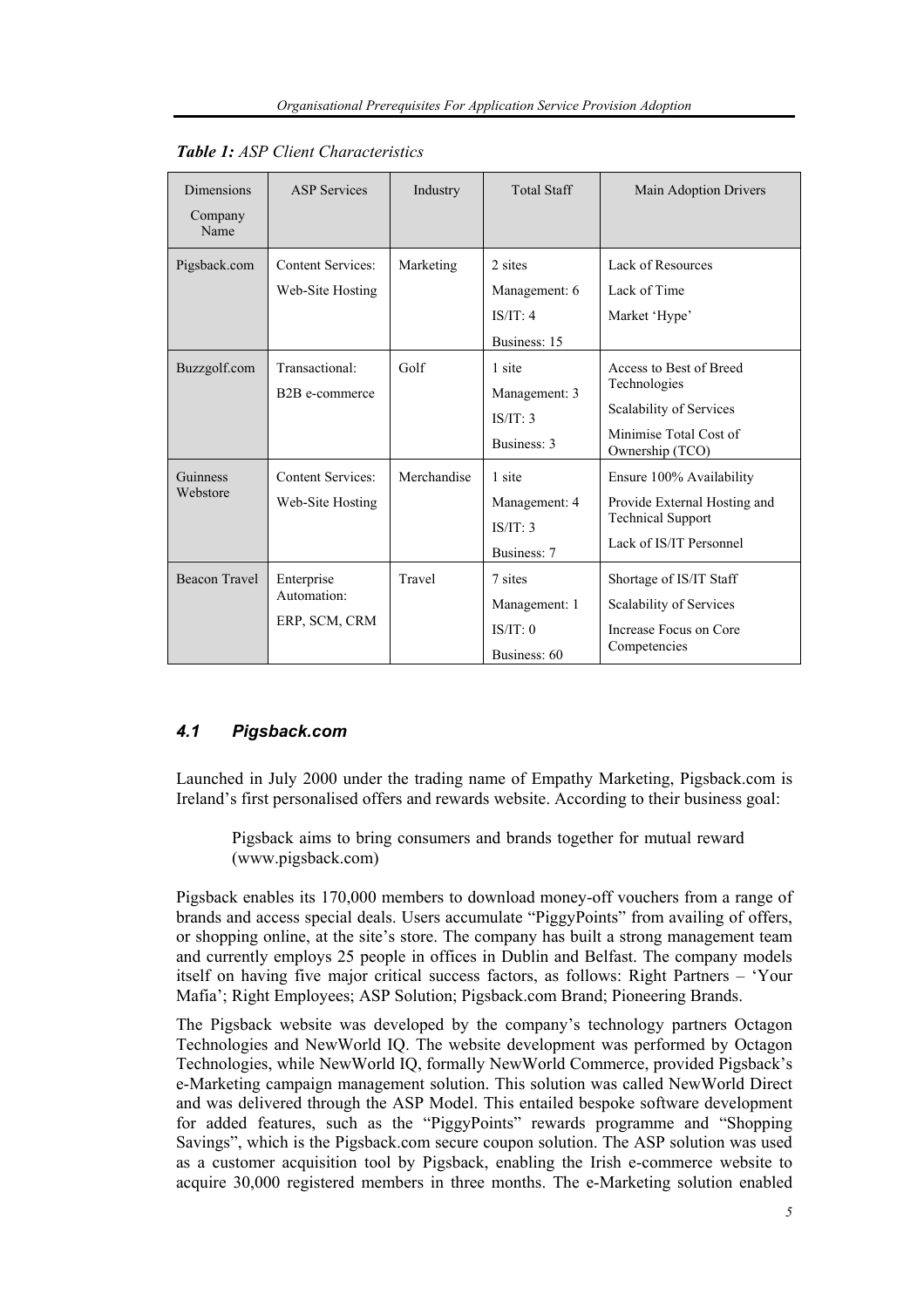Pigsback to conduct campaigns via interactive marketing campaign websites and email communications. It provided sophisticated targeting and detailed measurement to maximise return on investment. Furthermore, NewWorld IQ provides expert e-Marketing knowledge, tactical and strategic implementation, and user support to deliver sustainable value.

## *4.2 Buzzgolf.com*

BuzzGolf was launched in June 2000 and is now both an ASP user and service provider. Based in Wicklow Town, it claims to be the leading European provider of Internet-based e-commerce solutions and the first B2B e-business golf marketplace in the rapidly expanding golf industry. According to their business goal:

Buzzgolf provides a range of on-line services for all members of the European Golf Community. This includes: Manufacturers, Distributors, Retailers, Golf Pro's, Green Keepers and Club Secretaries through to the amateur Golfer (www.buzzgolf.com)

At present there are 6 employees at Buzzgolf; 3 IT, 2 Sales and 1 Administration. Buzzgolf offers buyers (retail outlets, professional shops, greens keepers, and clubhouse mangers) and suppliers a cost efficient technology platform, which streamlines the ordering process and supports intelligent communication. It was decided that a web-based ASP solution would be very cost-efficient for procuring business because there are so many small businesses remotely located. For example, 4,000 golf professional and retailers, and 6,000 golf courses throughout Europe. The ASP provider, Softco, had already developed a product for the print industry called Printorigin.com that creates an online buying environment and allows buyers to aggregate all of their suppliers' offerings in a single product catalogue. Buzzgolf tapped into this product, customised it, marketed their idea to the golf industry and used Softco's ASP service to develop and host Buzzgolfs product. Therefore, the Softco e-business architecture, Softco Marketplace, provides the foundation for a suite of integrated e-Procurement, Payables, Supplier and Marketside applications, allowing Buzzgolf.com to reap the benefits of becoming a 'Net Market-Maker'. Buzzgolf looked at other solution providers like Ariba and Commerce-One but these were based on a traditional in-house implementation and the costs were enormous compared to Softco's model. Buzzgolf identify the benefits of using ASP as: zero upfront IS/IT investment, zero IS/IT management costs and significantly reduced cost of ownership.

#### *4.3 Guinness WebStore*

The Guinness WebStore is Guinness's online merchandise shop. Launched in September 2000, in the midst of the 'dotcom boom', moving the mail order system to an online operation was an excellent opportunity for both Diageo and Guinness to move into the dotcom arena. According to their business goal:

The Guinness WebStore , the official source for Guinness merchandise, serves customers around the world from the St. James's Gate Brewery in Dublin, Ireland (www.guinness-webstore.com)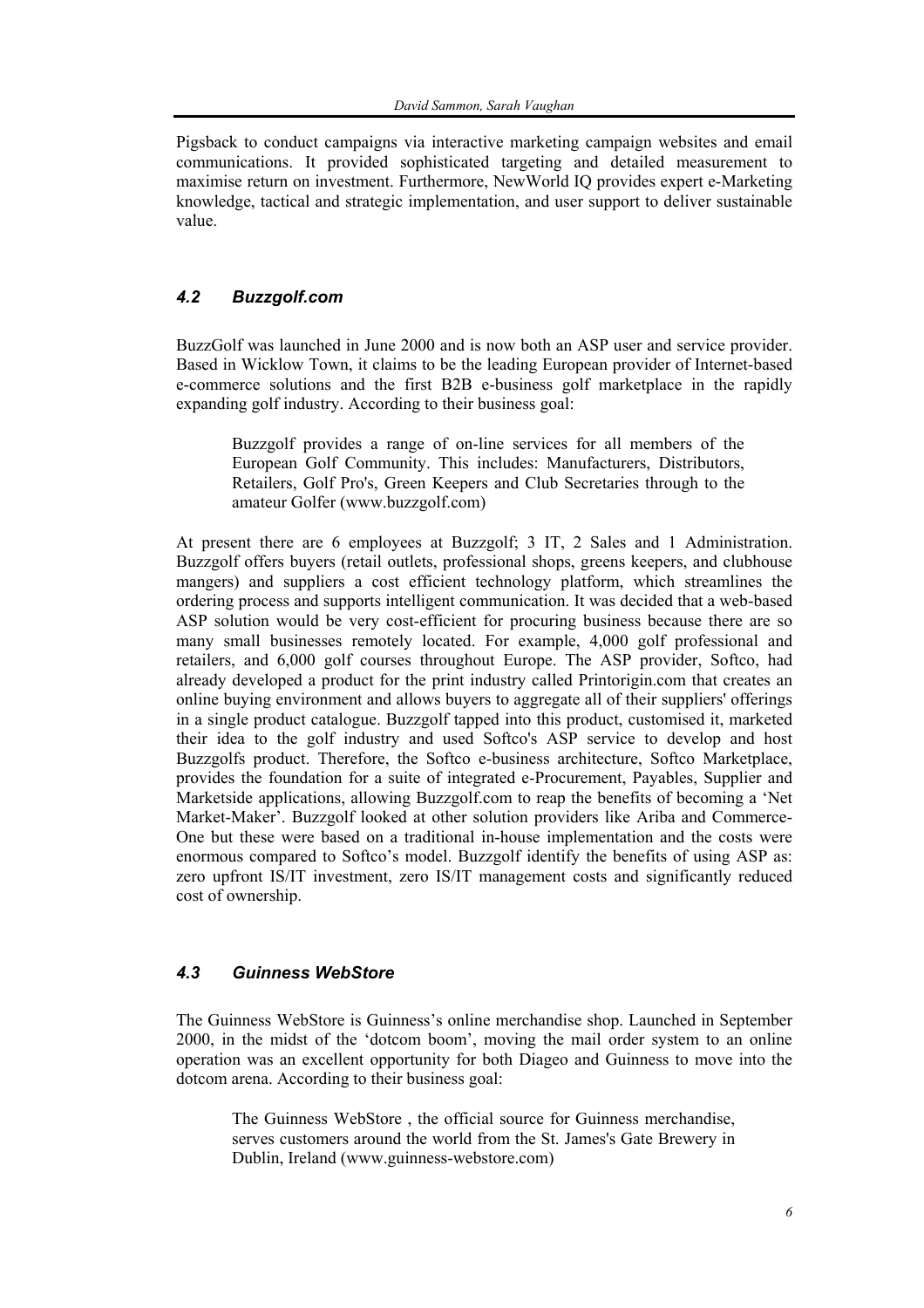The company has identified adopters and adorers, primarily male, between 25 and 34, as their prime purchasing audience. 70% of sales are currently generated from the US, with 25% from the UK. Investment in the Guinness WebStore has continuously been evaluated against potential expected sales.

In March 2000 the contract to design the site was awarded to an external company, NUA. This site development primarily highlighted issues surrounding the Guinness WebStore, and the resolution of most of these issues was heavily legal and finance-based, as this was unchartered water for both Guinness and the Diageo group. After two months of testing, the site went live to UK and Ireland on September 11th 2000. Upon completion of the site design, the Guinness WebStore decided that the Application Service Provision (ASP) Model would suit its operation best. This would ensure 100% availability, and provide external hosting and technical support.

#### *4.4 Beacon Travel*

Formerly known as West Cork Travel World Choice, Beacon has 7 offices in Ireland based in Clonakilty, Bantry, Cork, Skibbereen, Dún Laoighre, Limerick and Shannon. Beacon was formed in 1966 and is one of the leading Irish travel companies for corporate and leisure travel. According to the business goal:

Three divisions in one group [Beacon Travel Worldchoice, Beacon Conference and Incentive, and Beacon Travel Management] - a family business, which has grown internationally and combines youth and experience as well as traditional and emerging technologies (www.beacontravel.ie)

In total Beacon Travel World Choice employs 60 staff and has no IT specialist in-house as it has outsourced all of its IT systems. In early 2000 the decision was made to look at new ways of running their I.T. network. Previously, the IT systems in place were run by Galileo who were leading experts in online travel booking and ticket purchasing. If all of the offices wanted to log into the Galileo system, which was the corporate booking system for buying tickets, they had their own connection to the system. What Beacon required was a giant database of travel agents and airlines with the airlines providing their seat availability and Beacon accessing the database with a view to finding that information. The fact that Beacon was considering expanding and acquiring new businesses countrywide meant that a new IT system had to be compatible to widespread requirements such as multiple user access.

Management made the decision to outsource their IT infrastructure to enable them to focus on core strategic issues. They looked at other travel industry solution providers but opted for the Amadeus 'one-stop-shop' solution, operating out of Germany. Cap Gemini Ernst & Young (CGEY), IT Services and Management Consultants, were involved in several areas of the ASP implementation. CGEY helped Beacon in selecting most of the applications, project-managed the implementation of the infrastructure and managed the network.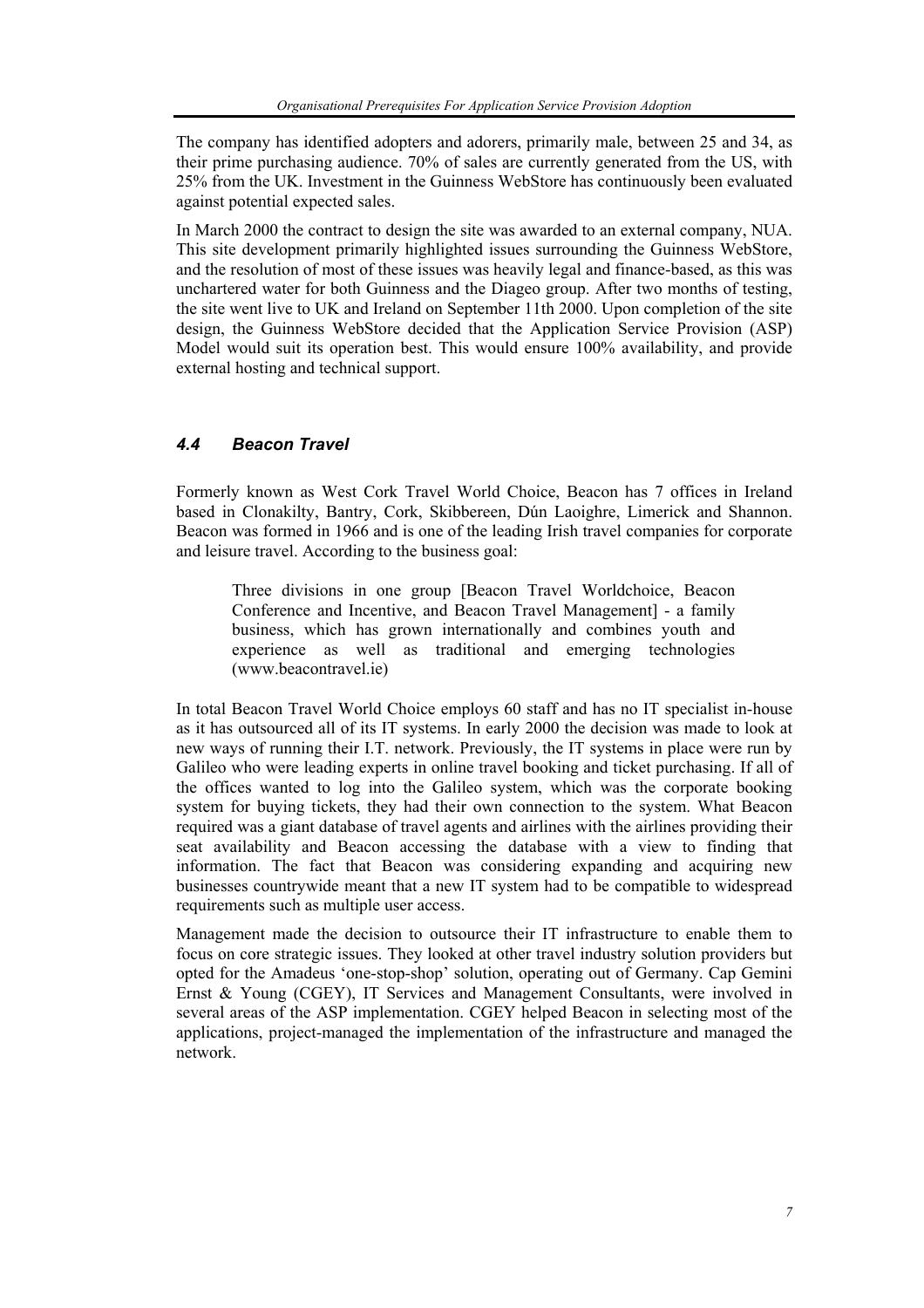# **5 Organizational Prerequisites For ASP Adoption**

From the experiences of the four organizations studied, a set of organizational prerequisites were extracted. Rather than giving an account of the experience of all organizations in relation to each prerequisite, each prerequisite is illustrated using salient data from one or two organizations, in an effort to explain the underlying concepts.

|                                                      | <b>Critical Issue</b> | <b>Important Issue</b> | Not an Issue |
|------------------------------------------------------|-----------------------|------------------------|--------------|
| <b>Technical Dimensions</b>                          |                       |                        |              |
| <b>Vendor</b>                                        |                       |                        |              |
| Credibility/Reputation                               | A, B, C, D            |                        |              |
| <b>Financial Viability</b>                           |                       |                        | A,B,C,D      |
| <b>Support Offered</b>                               | C,D                   | A,B                    |              |
| Experience                                           |                       | A,B,C,D                |              |
| Trust                                                | A,B,C,D               |                        |              |
| <b>Application</b>                                   |                       |                        |              |
| Criticality of the Application                       | A,B,C                 |                        | D            |
| Functionality                                        | A,B                   | D                      | $\mathbf C$  |
| Customisation                                        | A,B                   |                        | C,D          |
| Compatibility/Integration                            | $\mathbf D$           | A,B                    | $\mathbf C$  |
| Scalability                                          | B,D                   | A                      | $\mathbf C$  |
| Contract                                             |                       |                        |              |
| Service Level Agreement                              | A,B,C,D               |                        |              |
| Availability                                         | $\mathbf C$           | A,B                    | D            |
| Quality of Service                                   |                       | A, C                   | B.D          |
| <b>Application Upgrades</b>                          |                       |                        | A,B,C,D      |
| <b>Non-Technical Dimensions</b>                      |                       |                        |              |
| Organizational                                       |                       |                        |              |
| Management Capability                                | A, C                  | B                      | D            |
| Organisational Support                               | $\bf{B}$              | $\mathbf C$            | A,D          |
| Skills<br>and<br>Capability/<br>IS/IT<br>Consultants | A,B,C,D               |                        |              |
| Efficiency and Financial Issues                      | B,D                   | A                      | $\mathbf C$  |
| Political                                            |                       |                        | A,B,C,D      |
| Access to Potential Providers                        |                       | A,D                    | B, C         |
| Size                                                 | A, C, D               | B                      |              |
| <b>Industrial</b>                                    |                       |                        |              |
| <b>Environmental Uncertainty</b>                     |                       | D                      | A,B,C        |
| <b>Institutional Pressures</b>                       | D                     | B, C                   | $\mathbf A$  |
| Knowledge of the ASP Industry                        | A, C                  | $\bf{B}$               | $\mathbf{D}$ |

*Table 2: ASP Adoption Experience In The Organizations Studied* 

**A** Pigsback.com **B** Buzzgolf.com **C** Guinness Webstore **D** Beacon Travel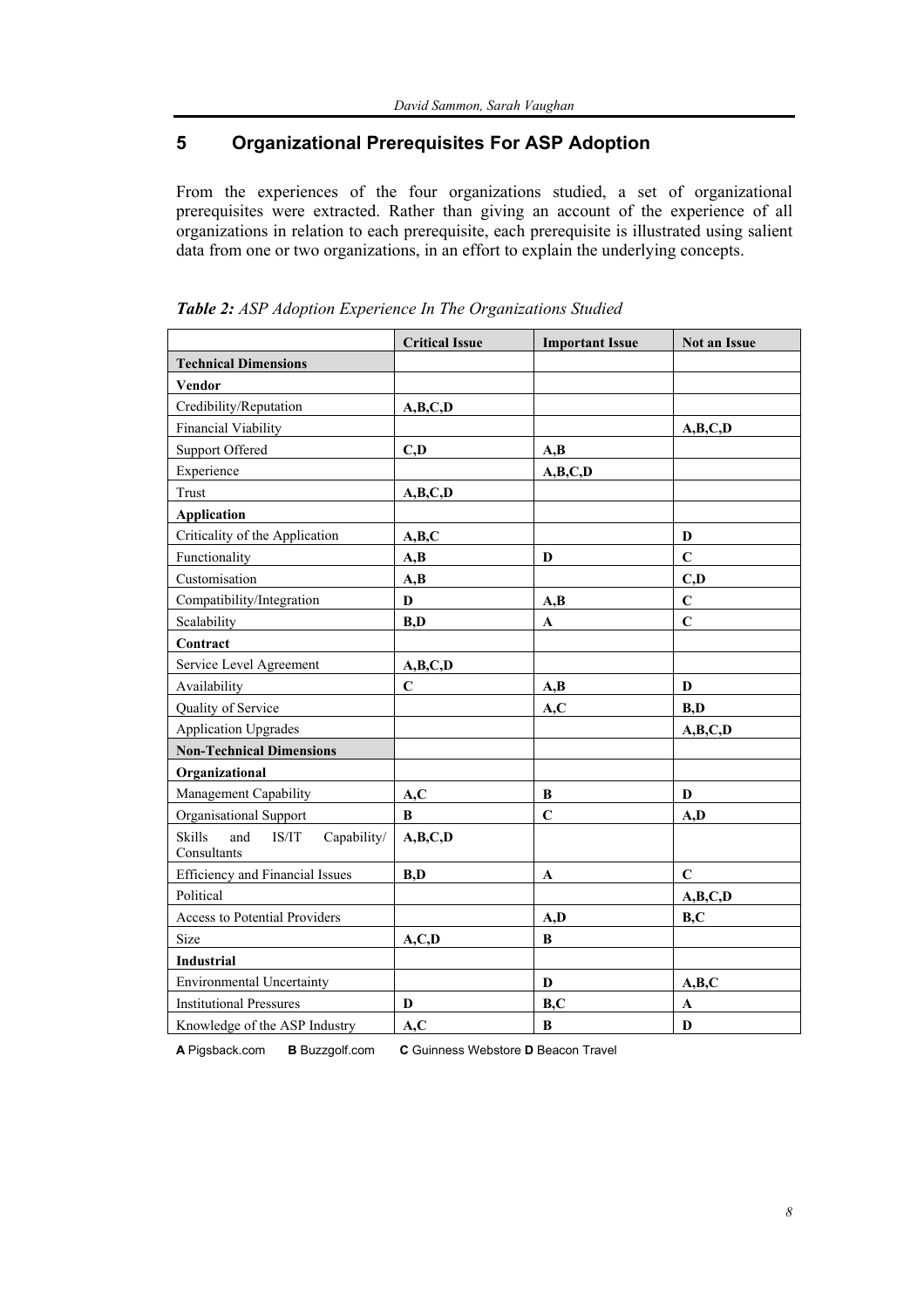#### *5.1 Form A Strategic, Trusting Partnership With Multiple Service Providers*

Credibility/Reputation and Trust are ranked as the most critical vendor issues by the four organizations studied, and are vital to ensure that the organization can depend on the service provider(s) to provide the level of service guaranteed in the SLA. The CTO of Pigsback.com states that:

history, from a business point of view, of being in that market is critical. I would be very nervous of starting out with a new company. They say that they can provide you with this and provide you with that but have no track record.

Furthermore, The CTO believes that establishing trust is the basis of any strategic partnership between a service provider and ASP user. The ability to rely on a provider to deliver the service as contracted, without monitoring every move is paramount. The CTO believes that:

promises made by some companies are not always backed up with the quality of the services. Trust is crucial because we need to get the work done without someone looking over his or her shoulder. We didn't have the capabilities to look over their shoulder.

The COO of Buzzgolf.com further reiterates this point stating that:

our contracts say our systems will be up whatever % of the time. It's easy to promise those figures, but we must be able to trust the service provider to deliver.

As a result, the Buzzgolf.com adoption of the SoftCo e-business architecture was influenced by reputation and the knowledge that SoftCo would deliver accordingly. Furthermore, the MD of Buzzgolf was an acquaintance of the SoftCo MD.

The recommended best practice within Diageo is: one preferred supplier or service provider for a particular need or task. However, the Guinness WebStore found that this practice is not applicable to its ASP service. They believe that service providers can be alternated with ease and performance can be closely monitored, to see if they match their expectations. For example, Guinness WebStore moved credit card providers after a year because the level of support promised by the provider never materialised. Therefore, having more than one service provider has proven to be the best practice for the organization. Guinness WebStore has a value chain of providers, which they highly recommend. According to the IS Senior Business Analyst:

a value chain of activities exists, but you can really short circuit it, if you have a good relationship with your service provider, who would go that bit further and solve 90% of your problems.

The IS Senior Business Analyst of Guinness WebStore also believes that the initial drawback to ASP is trust and building up that trust. When Guinness WebStore tests all new applications in the first three weeks or month of implementation, they are in fact testing their service providers. The IS Senior Business Analyst states:

problems can arise if there is no trust because everything has not been defined contractually no matter how good and you do not want to get into a contractual dog-fight, because it's just a waste of time.

The IS Business Analyst reiterates these beliefs by adding: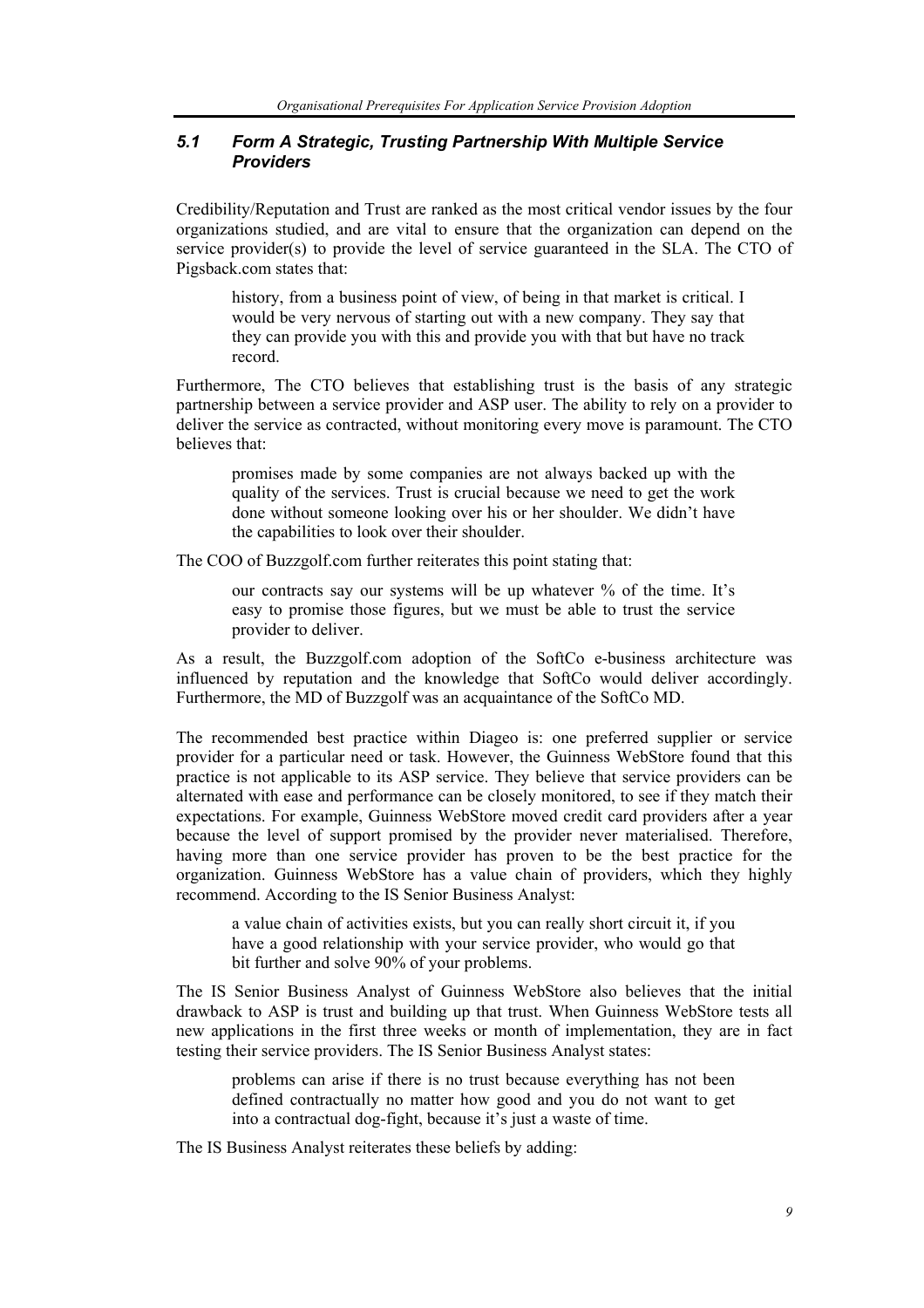it all depends on how good the relationship is, and the level of trust that exists.

According to the Chairman of Beacon Travel, forming a good relationship with your service provider is critical, and recommends forming a strategic partnership rather than a supplier/client relationship.

poor reliance of your service providers is an adoption issue. Relying on them to stay up-to-date with what is happening in your particular industry is critical.

Beacon Travel experienced bad relationships, characterised by a lack of credibility and trust, which was one of the main reasons that they terminated their contract with CGEY.

CGEY made a song-and-dance about everything and charged heavily.

#### *5.2 Investigate Application Functionality And The Amount Of Customisation Required*

None of the application issues were considered critical by all four of the organisations studied. However, the criticality of the application is one of the most critical issues affecting ASP adoption. Also, functionality, scalability and customisation are ranked as critical by some of the organisations. The CTO of Pigsback believes that there are two levels to ASP.

ASP with a view to providing small companies with a service and capabilities to get them up to a point where they no longer need it; and the other side is where there are so many people they do not need, or want, to run these standard applications.

In 2000 Pigsback started outsourcing its mission critical applications through the ASP Model, however, they realised that to drive there IS/IT strategy they would need to bring their mission critical applications in-house and outsource the non-mission critical applications instead. The CTO comments that:

we have our core application and that's the critical factor. We use ASP for all our non-mission critical applications such as for SMS messaging. Obviously, we would not have the funds or the capability to build a mobile network and O2 have a system called the O2 broker system. It's an ASP SMS engine and it allows you to set up an SMS marketing campaign. We wouldn't have the technology in place to do this and would have no inclination of ever developing this.

Furthermore, according to the IS Senior Business Analyst of Guinness Webstore, the criticality of the ASP solution and the business requirements need to be addressed simultaneously, stating that:

you cannot outsource problems, only solutions.

With the adoption of ASP, Guinness WebStore had to take into account the fact that they implemented a customised application from the outset. The IS Senior Business Analyst comments:

the development of the software was custom. But the development contract did not come under the ASP category. ASP came after the application was developed.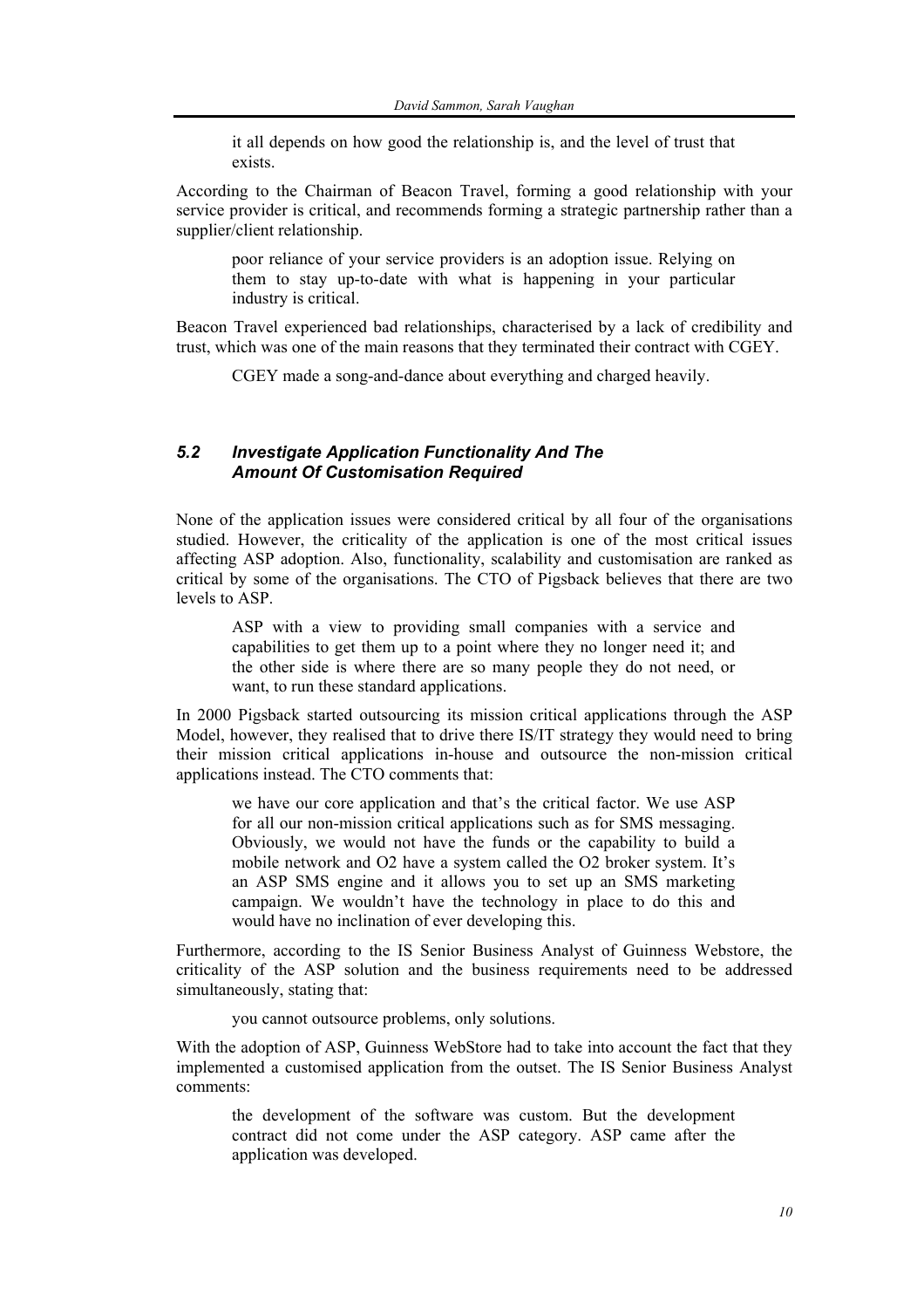The experiences of Pigsback.com highlight this issue also where the CTO of Pigsback believes that:

if you buy a piece of technology and try to run your business around it then you are cornered by whatever that technology does, and you can not really expand. The only way to expand is to customise the technology, which is sometimes very difficult because you do not own it, and you have less control.

Guinness WebStore found that it was critical to get to a level of thoroughly examining the solution, otherwise, the problem will still exist and will just be in someone else's computer room. Guinness WebStore found that the criticality of the application was closely related to management-time allocation, and the distribution of other resources, especially since they had multiple ASP type contracts. Therefore, they classify each of their ASP services according to their mission criticality.

According to the CTO of Pigsback.com establishing functionality requirements is the first critical step in the planning process, however, there is always the risk that the organisation will adopt an application which does not satisfy the organisations requirements. According to the CTO:

the first trick was to find an application that was there, that would provide the functionality we required. Therefore, step one, was to gettogether as a group and discuss the functionality that was required.

Receiving the right level of functionality was also difficult for Buzzgolf.com, as identified by the COO:

built around the core product there was a load of additional applications that they wanted to sell. One was a staff timesheet, which buyers and suppliers could use for staff going on holidays and another was a sales tracker. It became quickly apparent that we were getting this big thing that had lots of different parts to it that really did not fit with what we actually wanted.

Therefore, the only solution was to scrap the parts that provided the unnecessary functionality. The COO pointed out that:

all the parts around the ASP solution that did not fit the golf industry were scraped - we only adopted the parts that were applicable to the golf industry.

Customisation was critical for both Pigsback.com and Buzzgolf.com because both had very specific business needs with a view of becoming service providers. It is important for organisations to plan the amount of customisation required at the outset. Buzzgolf.com successfully budgeted and planned for the high levels of customisation required to their product and so ran into few unanticipated problems. The MD of Buzzgolf.com describes their attitude to the implementation, stating that:

we knew that it would take that length of time. It was something that we had budgeted for and planned.

However, when Pigsback wanted to expand its application by adding functionality, it was restricted in doing so by their service provider, due to the fact that, other ASP clients would be affected by the subsequent change. According to the CTO:

the problem was suddenly we discovered a new requirement and because the system was being run as a service with a number of other clients we could not get the changes made because the other clients would also be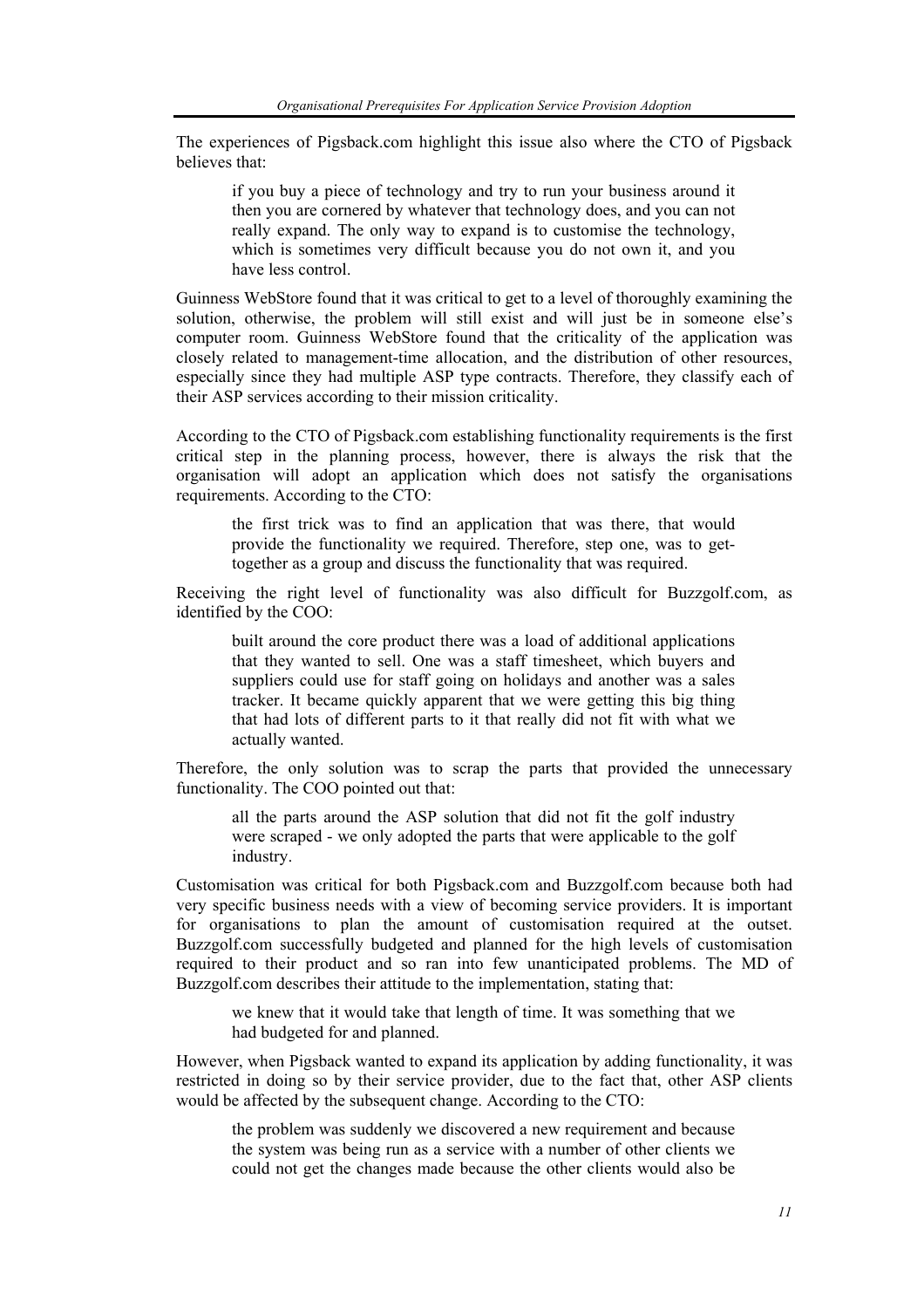affected. We got into a situation in which we had no option but to refocus the ASP service and by doing that we may as well bring the technology back in-house and start from scratch.

#### *5.3 A Mix Of Operational And Commercial Personnel Negotiating The SLA*

Pigsback.com has gained lots of experience negotiating and re-negotiating Service level Agreements (SLA). As a result the CTO recommends that the adopting organisation assemble an SLA negotiating team with a minimum of four people, comprising of preferably two commercial people and two operational people. The role of the operational people is to negotiate and demand a level of service, for the organisation, from an operational perspective. The CTO believes that the SLA is typically IS/IT focused and then business focused, stating that:

you have to keep the two separate. For example, if you send an IS/IT person to negotiate an SLA, they will get the best SLA the company can get, but the company will pay heavily for it.

Also, the Guinness WebStore team was very knowledgeable when it came to the arrangement of the SLA for its ASP contract. This was due to its previous experience with its delivery provider's contracts. Guinness WebStore agrees with Pigsback in that a team comprising of technical personnel and commercial personnel should be involved in the writing of the SLA. Based on their experiences the IS Senior Business Analyst states that:

legally we would provide the technical ends of the SLA. This is wrapped into a commercial contract, which is managed by our procurement people. They look after things like intellectual property and payment schedules. It is then converted into a commercial contract.

#### *5.4 Implement An Effective SLA, Including An 'Exit Strategy' And Short Term Contract Renewal Clauses*

The SLA is deemed the most critical contract issue for ASP adoption by all four organizations studied. An effective SLA is crucial to provide the adopting organization with security and it is important that the adopting organisation takes SLA considerations into account in a 'pre-planning' phase of ASP adoption, as it could affect the actual service provided. For example, the CTO of Pigsback.com states that:

in practice SLA's are nothing like what they say on paper, they are much better. At the end of the day an SLA is a document that protects both parties. There is no real difficulty.

Issues highlighted by the organisations regarding the SLA centre around the SLA negotiation team and the disengagement process incorporating an 'exit strategy'. The purpose of the 'exit strategy' is to aid the organisation when moving their data from one service provider to another. It requires the service provider to assist the organisation when terminating a contract. The CTO of Pigsback.com states that:

the critical thing is to understand what the 'exit' strategy is what we call the disengagement process. What is the disengagement process? It's a tricky issue. You as an ASP client have no access to the application, you're only rights are to the data. So when you leave you have to (1)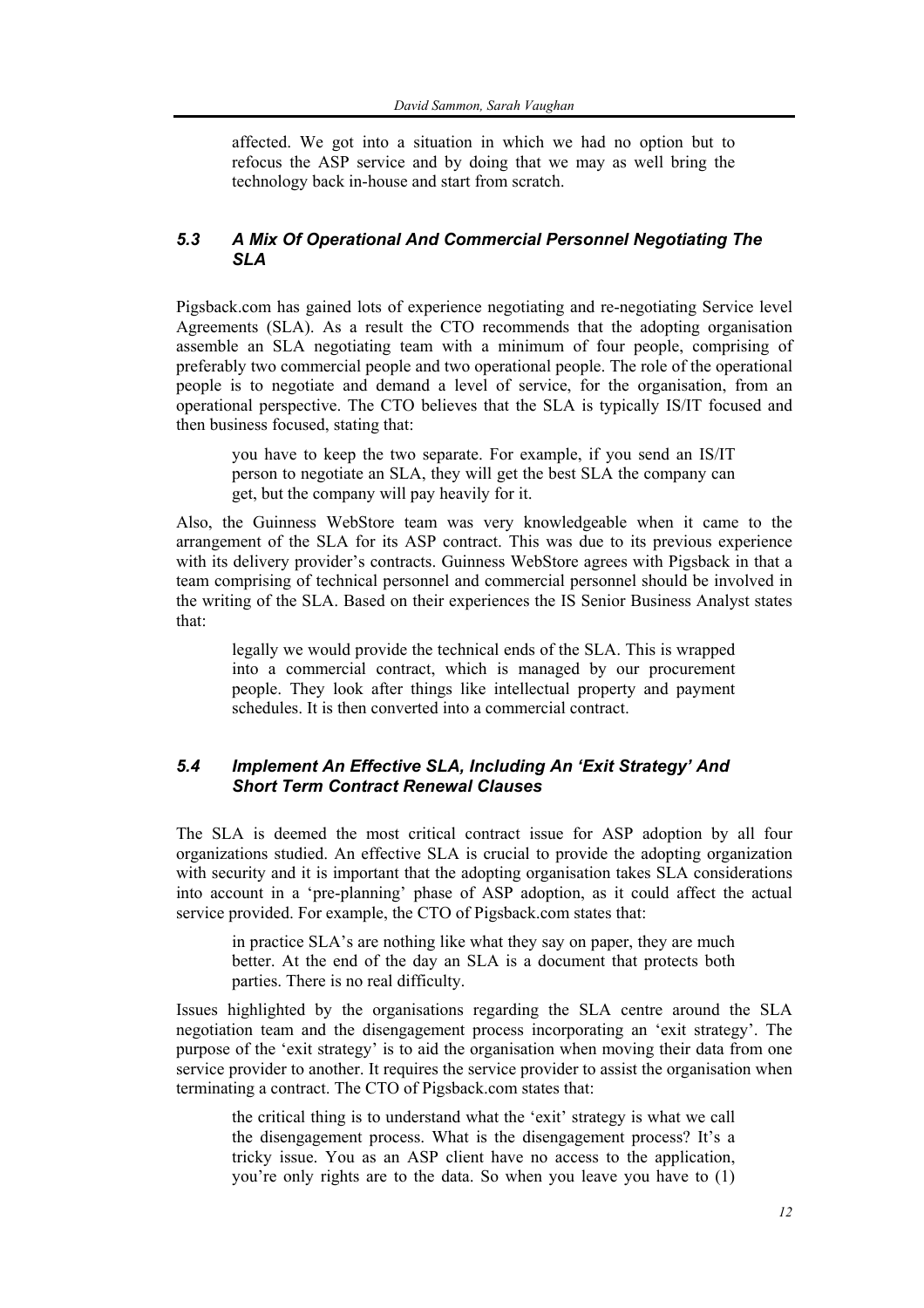make sure you get all the data out, and (2) have a clause in place that requires them to assist you. As a result, the disengagement process is critical.

Buzzgolf recommends the inclusion of anticipated levels of service, backup and support, and the disengagement process in the SLA. Buzzgolf experienced a termination of an ASP contract but was fortunate in its experiences. The disengagement process took place when Buzzgolf's third-party Web hosting company announced that they were pulling out of Ireland. The MD of Buzzgolf commented that:

Company Y were very good, they put us into contact with another company in the same business. They were very careful, they offered us facilities in the UK and they gave a few months warning before they switched us off so there was no problem; their technical crew liaised with the technical crew in the new hosting company to make sure that our requirements were met. They were very honourable.

The IS Senior Business Analyst of Guinness Webstore is in agreement with Pigsback regarding the convenience of an 'exit strategy' to aid the disengagement process, stating that:

having a clause which would facilitate the handover process to another provider is a good idea. It might be difficult to implement but absolutely necessary to have it included.

The chairman of Beacon Travel further states that:

in the breach of the contract, we must be able to terminate our contract, with ease. An 'exit strategy' would help us in doing this.

Furthermore, Pigsback, Guinness Webstore, and Beacon Travel recommend signing contracts which can be renewed every 12 month, due to the fact that they offer the ASP client certainty in pricing and allows for responses to changing pricing structures, among other things. The CTO of Pigsback proposes that organisations should not tie themselves into long contracts and believes that organisations should

monitor your service levels on a monthly basis to ensure that every single month that all the service levels that have been agreed have been hit, continuously. If they have not been hit continuously then that is one loophole you can use in the future should you require to do so. It is a very good bargaining mechanism to use when you go to renegotiate your contract in 12 months time.

Pigsback experienced difficulties when they got tied into a 'heavy military contract' founded in the year 2000 financial market. According to the CTO

we started in 2000. All our contracts were for 2000 pricing, then 2001 came around and that just was not feasible. We could not get out of the contract, we were tied into it so tightly. So the only way we could save the business at that point in time was to start in-house and build everything from scratch.

However, although the majority of Beacon Travel contracts are 12 month in duration, the CEO identifies some disadvantages associated with short term contacts, stating that:

with longer term contracts choosing your partner requires a lot more time at the outset.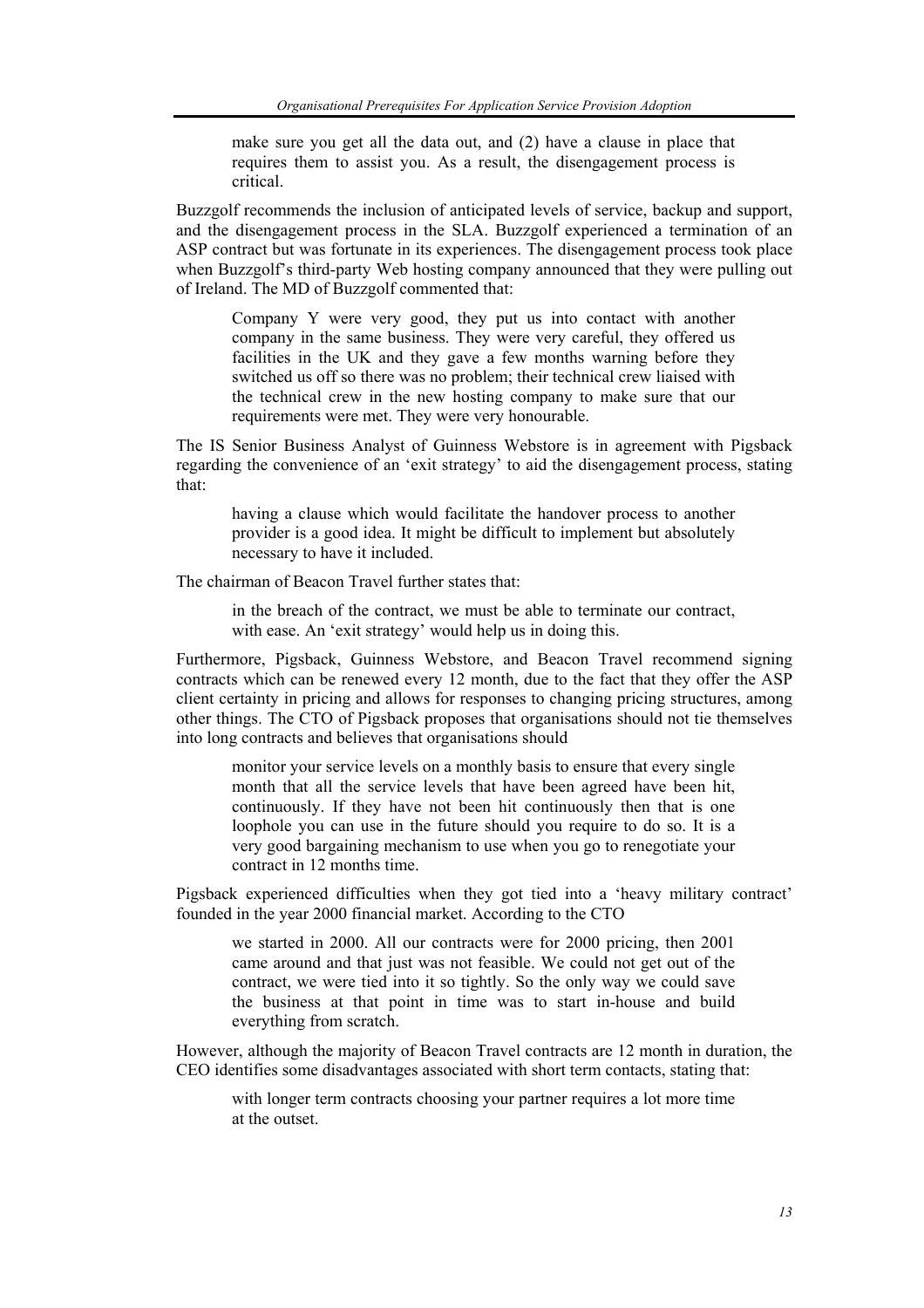## *5.5 Obtain A Required Level Of IS/IT Competency And Clarify And Evaluate The Need For Consultants*

Issues associated with skills and IS/IT capability are ranked the most critical to the adoption of ASP by all the organizations studied. For example, if no in-house IS/IT capability exists, then issues such as, the cost of consultants, monitoring performance optimisation of the benefits without technical knowledge, and technical management, needs to be addressed. Size, management capability, and efficiency and financial issues were also ranked as critical by some of the organizations. For example, Pigsback.com experienced many drawbacks due to their low level of IS/IT capability and this made them very dependent on their service providers. They subsequently recommend that organizations should retain a level of IS/IT capabilities and management in-house, to assist the adoption of ASP. The CTO states that:

the whole idea with ASP is to learn about what's good, what's bad, what works for you and what does not; and you buy the bits you need, and then when you are happy, so you have got to the point where you know what exactly you fully need, you just develop it yourself.

Retained IS/IT capability and skills available in-house was also critical for Buzzgolf.com and their adoption of ASP. The problems encountered by Buzzgolf.com were due to the large amounts of customisation that had to be performed on the SoftCo generic solution. The customisation of the application took approximately 12 months to complete, impinged by the poor level of IS/IT expertise in-house in Buzzgolf.com. Therefore, when dealing with efficiency and financial issues in the implementation stage of the planning process, Buzzgolf.com had to consider, whether consultants would be required for the implementation process, which would raise costs. However, the COO believes that

we were lucky we had the skills necessary to carry out the implementation process internally, in terms of what we wanted to get done. So we did not have to hire in expensive consultants – a critical issue in the adoption process.

Therefore, as identified by Sammon et al., (2003) the role of the consultant in the adoption and implementation of ASP is diminishing. The reasons cited for this are the huge costs associated with consultants and ASP clients generally have the specialised IS/IT staff in-house. However, Beacon Travel had to hire consultants, as they did not have in-house IS/IT expertise and this affected the cost of the adoption, by being more expensive than originally planned. Although Beacon Travel hired CGEY to assist in the implementation, they ran into difficulty and incurred huge expenses. For example, since CGEY were based in Dublin and Beacon Travel's HQ is in Cork, if there were any problems with the solution, the cost and complexity of getting one of their consultants to travel from Dublin to West Cork was a burden and was extremely expensive with daily consultancy rates, airport pickups and subsistence. Beacon Travel's Chairman admits:

that was something which we had not envisaged happening.

Beacon Travel subsequently cancelled their contract with CGEY and partnered with a local consultancy.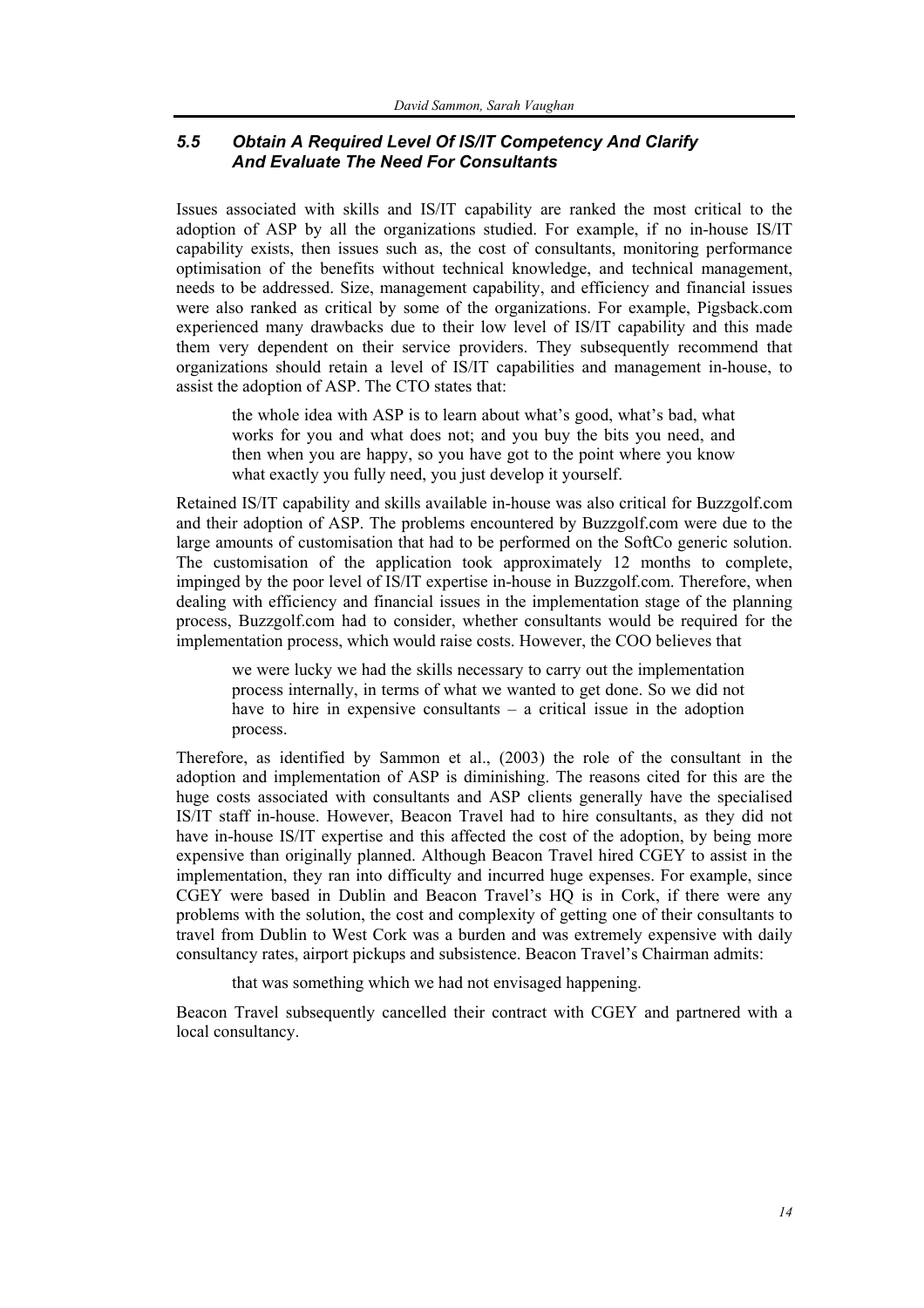#### *5.6 Understand The ASP Value Chain And Establish Regular Performance Monitoring Guidelines And Milestones*

Knowledge of the ASP industry, value chain, and institutional pressures are considered critical by some of the organizations studied (Pigsback.com and Guinness WebStore) and important by Buzzgolf.com. A good knowledge of the ASP industry and the ASP solution is paramount, to ensure the adopting organisation has a reliable value chain of providers and a single point of contact. The CTO of Pigsback.com explains that:

we have a value chain of providers, including network providers, system integrators, etc., and knowledge of the value chain is important, to be aware of possible weak links. A single point of contact is very useful.

The CTO illustrates the advantage of having a 'single point of contact' is that they hold the 'umbrella of responsibility'. The IS Business Analyst of Guinness WebStore agrees and states that:

a business as small as the Guinness WebStore must be knowledgeable in every aspect of its operation. Technical knowledge of the capabilities ASP can offer is needed in order to optimise the benefits available.

Furthermore, Beacon Travel believes that performance monitoring is vital to ensure successful adoption and continued exploitation of ASP. The Chairman of Beacon Travel states that:

we have monthly reviews, tracking problems, what problems are about and the time required to remedy them. We have routine key performance indicators from the service providers regarding our activity and how they responded to it.

In addition, Pigsback.com share similar experiences to Beacon Travel and in terms of performance, they monitor levels of security, uptime, response times due to errors, etc. The CTO states that:

we have defined levels of problem severity and we would have a regular monthly review with NewWorld IQ in terms of performance, to ensure we are getting the required performance. We measure things like the amount of downtime during the month and any associated reasons for that. Some of it might be planned downtime for maintenance or upgrading, more of it might be accidental downtime because a battery went.

## **6 Conclusions**

The organizational prerequisites documented in this paper provide decision makers, responsible for ASP adoption, with an ability to internally assess the suitability of their organization for such an initiative. Based on an analysis of the cases studied, the organizational prerequisites are organized according to technical and non-technical dimensions that need to be addressed in the adoption of ASP, summarised in Table 3. Furthermore, this learning is captured in the foundation of an organizational prerequisites model, as illustrated in Figure 1.

These organizational prerequisites are generated through an examination of 'critical issues' identified throughout the lifecycle of delivering IS to an organization (e.g. adopting an ASP Application Model). However, in use, organisational prerequisites are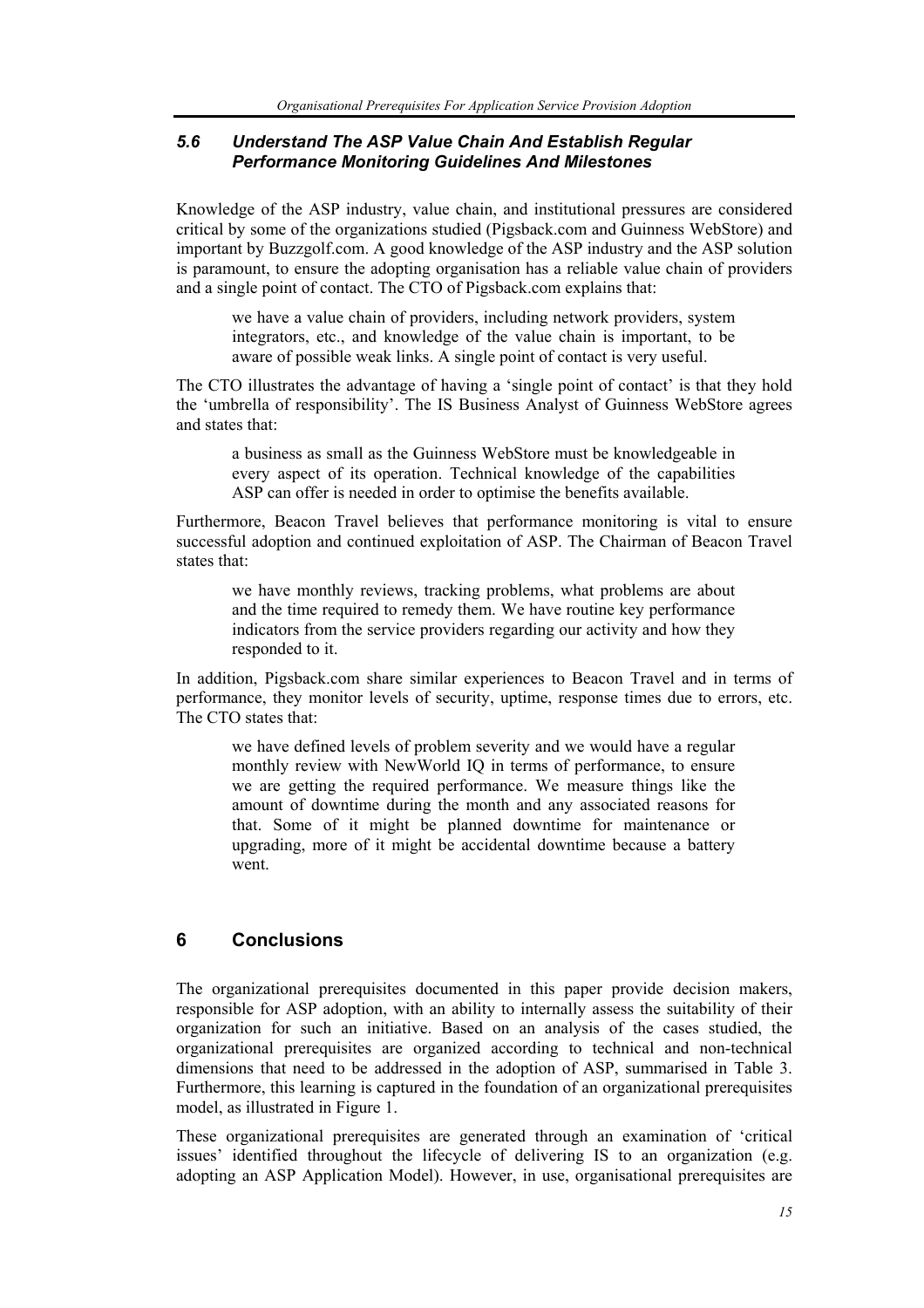concerned with the 'pre-planning' or 'intelligence' phase of an IS project implementation lifecycle (e.g. planning, implementation, post-implementation). Borrowing from the definition proposed by Finnegan and Sammon (1999), organisational prerequisites are necessary elements which are examinable [internally] by the adopting organisation, prior to the organisation undertaking the initiation of a project. As a result, the rationale for proposing the development of an organizational prerequisites model is based on empowering organizational decision makers, concerned with ASP Model adoption, in an independent thought process.

| <b>Technical Dimensions</b> |                                                                                                              |
|-----------------------------|--------------------------------------------------------------------------------------------------------------|
| Vendor                      | 5.1 Form a Strategic, Trusting Partnership with Multiple<br>Service Providers                                |
| Application                 | 5.2 Investigate Application Functionality and the Amount<br>of Customisation Required                        |
| Contract                    | 5.3 A Mix of Operational and Commercial Personnel<br>Negotiating the SLA                                     |
|                             | 5.4 Implement an Effective SLA, including an 'Exit<br>Strategy' and Short Term Contract Renewal Clauses      |
| Non-Technical Dimensions    |                                                                                                              |
| Organizational              | 5.5 Obtain a Required Level of IS/IT Competency and<br>Clarify and Evaluate the Need for Consultants         |
| Industrial                  | 5.6 Understand the ASP Value Chain and Establish Regular<br>Performance Monitoring Guidelines and Milestones |

|  | Table 3: Organizational Prerequisites |  |
|--|---------------------------------------|--|
|--|---------------------------------------|--|



*Figure 1: An Organizational Prerequisites Model For ASP Adoption Decisions*

The research findings demonstrate that ASP is more than the simple service bureaus of the past, from which they have evolved, and a greater depth of understanding is required in analyzing organizations adoption issues. Furthermore, it can also be argued that ASP is more than traditional IS/IT outsourcing and the value-added and business understanding offered by ASP cannot be undermined. However, the study is academic and exploratory and a more extensive study is still required. The purpose of such a study would be to verify and clarify the findings. In addition, a comprehensive method of organizational measurement is required in order to be able to apply the model objectively. This study has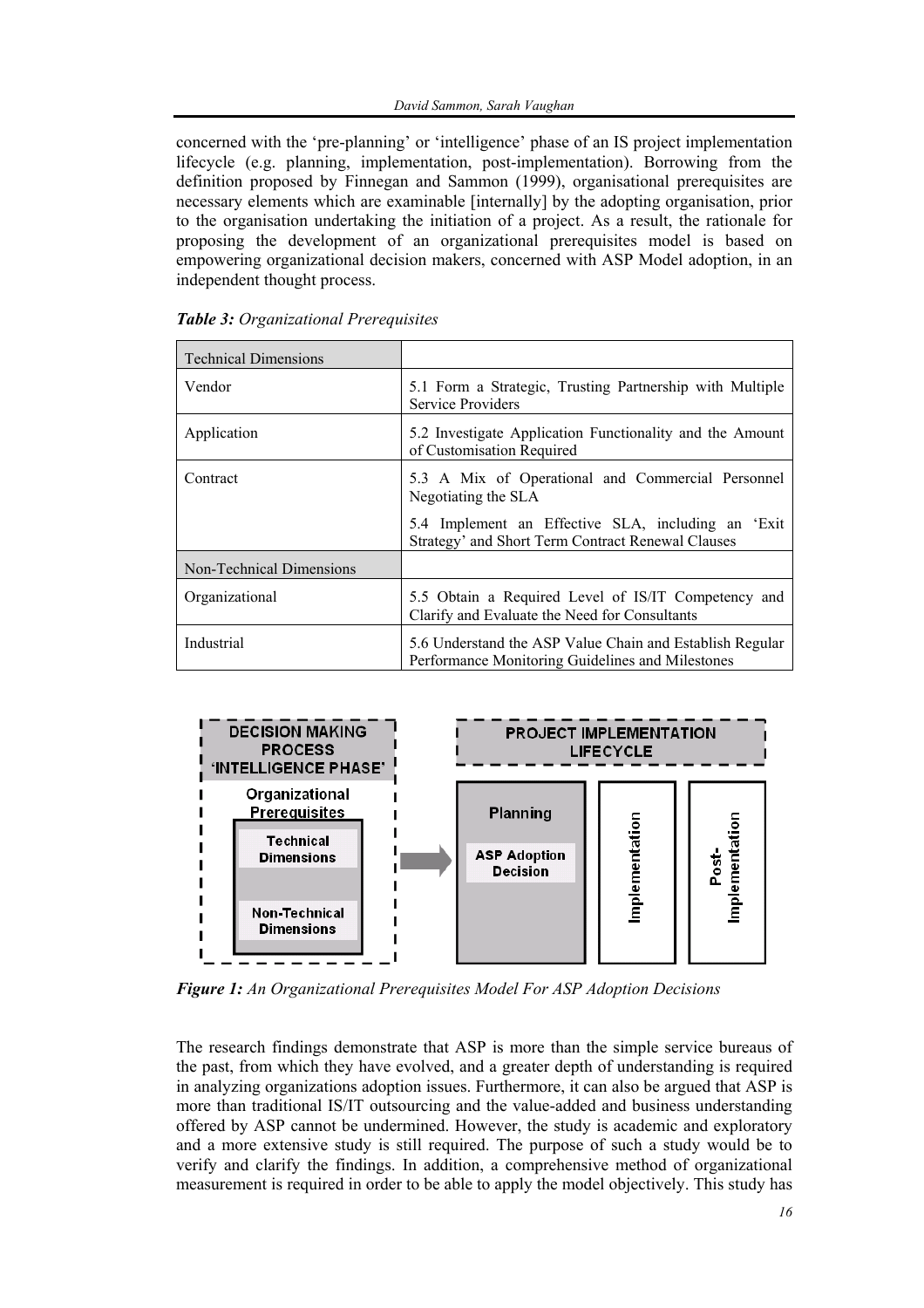laid the foundation, but further study is required before the model could be applied in practice. Furthermore, research is currently being carried out to identify if the technical and non-technical dimensions affecting ASP adoption are dependent on the strategic alignment perspective and business strategy of an adopting organization.

#### **References**

- Aubert, B. and Rivard, S., (2000): Trends in Outsourcing of Information Services Introduction, in Proceedings of the 33rd Hawaii International Conference on System Sciences, pp.626-631.
- Chen, Y. and Gant, J., (2001): Transforming Local e-Government Services: The Use of Application Service Providers, Government Information Quarterly, Vol. 18, pp.343-355.
- Currie, W.L., (2003): A Knowledge-Based Risk Assessment Framework for Evaluating Web-enabled Application Outsourcing Projects, International Journal of Project Management, Vol. 21, No. 3, pp.207-217.
- Dearden, J., (1987): The Withering Away of the IS Organisation, Sloan Management Review, Summer, pp.87-91.
- Factor, A. L., (2002): "Analyzing Application Service Providers", Prentice Hall, pp.104- 106.
- Finnegan, P. and Sammon, D., (1999): Foundations of an Organisational Prerequisites Model for Data Warehousing, in Proceedings of the 7th European Conference on Information Systems (ECIS), Copenhagen, Denmark, June.
- Grover, V. and Teng, J. T. C., (1995): Theoretical Perspectives on the Outsourcing of Information Systems, Journal of Information Technology, Vol. 10, pp.209-219.
- IDC, (2000): IDC's Application Service Provider Leadership Study: Building, Managing, and Growing an ASP Business, http://www.idc.com.
- ITAA, (2000): The ITAA ASP Consumer Demand Survey, Information Technology Association of America, http://www.itaa.org/news/pubs/list.cfm.
- Jayatilaka, B., Schwarz, A. and Hirscheim, R., (2002): Determinants of ASP Choice: An Integrated Perspective, in Proceedings of the 35th Hawaii International Conference on System Sciences.
- Kakabadse, N., Kakabadse, A., and Kouzmin, A., (2001): The ASP Phenomenon: Liberation from Technology or Capture by Utility-Based or Rental IT Services? in Proceedings of the 11th Annual BIT Conference on 'Constructing IS Futures', Manchester, UK.
- Kern, T., Kreijger, J. and Willcocks, L., (2002a): Exploring ASP as Sourcing Strategy: Theoretical Perspectives, Propositions for Practice, Journal of Strategic Information Systems, Vol. 11, pp.153-177.
- Kern, T., Willcocks, P.L., and Lacity, M. C., (2002b): Application Service Provision: Risk Assessment and Mitigation, MIS Quarterly Executive, Vol. 1, No. 2, pp.113-126.
- Loh, L. and Venkatraman, N., (1991): Outsourcing as a Mechanism of Information Technology Governance: a Cross-sectional Analysis of its Determinants,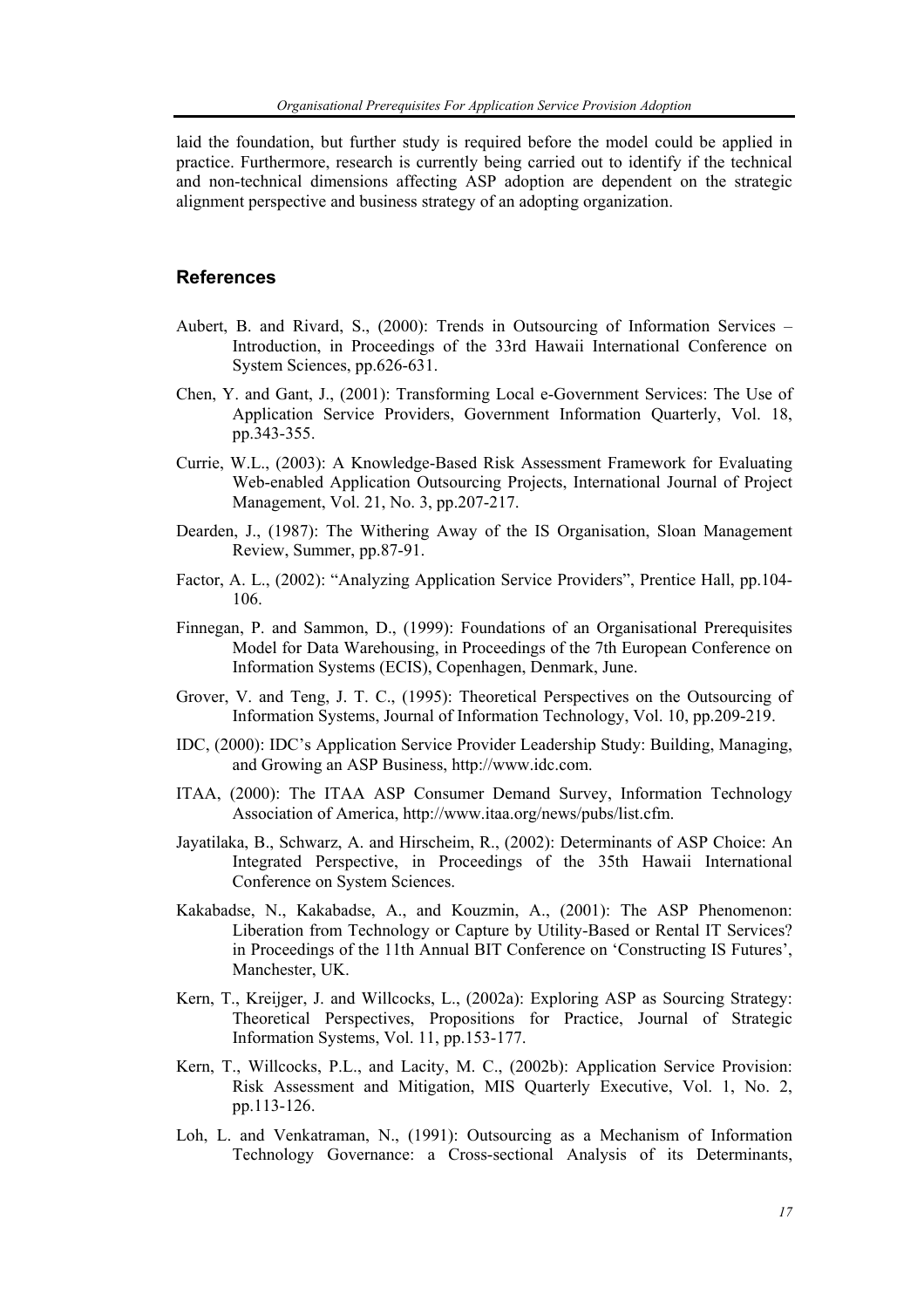Working Paper No. BPS 3272-91, Massachusetts Institute of Technology, Alfred P. Sloan School of Management, Cambridge.

- Loh, L. and Venkatraman, N., (1992a): Diffusion of Information Technology Outsourcing: Influences, Sources and the Kodak Effect, Information Systems Research, Vol. 3, pp.334-58.
- Loh, L. and Venkatraman, N., (1992b): Determinants of Information Technology Outsourcing: A Cross Sectional Analysis, Journal of Management Information Systems, Vol. 9, No. 1, pp.7-24.
- MetaGroup, (1999): Application Delivery Strategies, Electronic Business Strategies, and Service Management Strategies, Joint Third Quarter Trend Teleconference Transcript 'Application Service Provisioning: Real Market or Market Hype?'.
- Patnayakuni, R. and Seth, N., (2001): Incorporating a Social Perspective to the Adoption of Application Service Provider Model, in Proceedings of the 7th Americas Conference on Information Systems (AMCIS).
- Peterson, R.R. and Fairchild, A.M., (2003): Adoption Trends in Application Service Provisioning: An Exploratory Field Study of Small and Medium-size Enterprises, in Proceedings of the 11th European Conference on Information Systems (ECIS), Napole, Italy, pp.1-13.
- Rouse, A. C., (2002): "IT Outsourcing Revisited: Success Factors and Risks", Unpublished PhD, Department of Information Systems, The University of Melbourne, Australia.
- Sabharwal, A. and Moore, B., (2000): "Application Service Providers: A New Paradigm Shift?"
- Sammon, D., McAuley, D., and Adam, F., (2003): Understanding the Important Issues of Concern in the Adoption of an ASP Application Model, in Proceedings of the 16th Bled Electronic Commerce Conference, 'eTransformation', Bled, Slovenia, June 9th-11th, pp.805-815.
- Seltsikas, P. and Currie, W., (2002): Evaluating the Application Service Provider (ASP) Business Model: The Challenge of Integration, in Proceedings of the 35th Hawaii International Conference on System Sciences, pp.1-9.
- Susarla, A., Barua, A. and Whinston, A.B., (2001): Myths about Outsourcing to Application Service Providers, IEEE 1520-9202/01, IT Pro.
- Susarla, A., Barua, A. and Whinston, A.B., (2003): Understanding the Service Component of Application Service Provision: An Empirical Analysis of Satisfaction with ASP Services, MIS Quarterly, Vol. 27, No. 1, March, pp.91- 123.
- Tao, L., (2000): Application Service Provider Model: Perspectives and Challenges, Paper presented at the International Conference for Advances in Infrastructure For Electronic Business, Science and Education on the Internet (SSGRR), L'Aguila, Italy, July 31st-August 6th.
- Tebboune, D.E.S., Weerakkody, V.J.P. and Currie, W.L., (2002): Application Service Provision: Revolution or Evolution? in Proceedings of the 12th Annual BIT Conference, Manchester, UK.
- Thomsen, H., (2001): "Application Service Provision to Danish Pharmacies", De Monfort University, www.datapharm.dk/ht/fyp/Report/master.pdf.